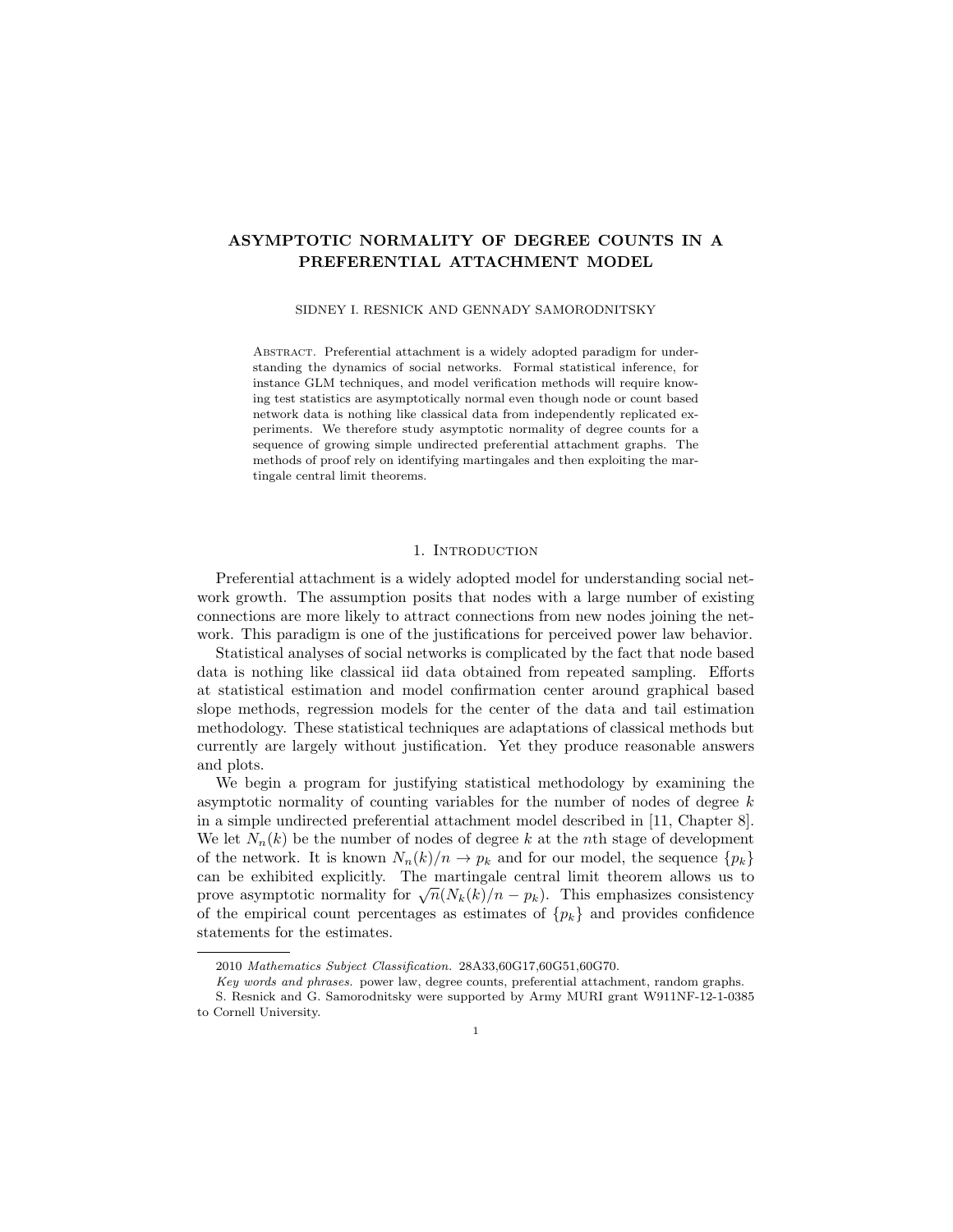We describe the undirected preferential attachment model in Section 1.1 and give known mathematical results that we need in Section 3. Asymptotic normality is considered in the simplest case  $k = 1$  in Section 3 and for the general case in Section 4.

1.1. The model for preferential attachment. We consider a simple growing undirected graph with preferential attachment that is outlined in [11, Chapter 8] or [5]. The random graph at stage n is  $G_n = (V_n, E_n)$ , the set of nodes or vertices is  $V_n := \{1, \ldots, n\}$  and the set of undirected edges is  $E_n$ , a subset of  $\{\{i,j\}: i,j \in V_n\}$ . For  $v \in V_n$ , let  $D_n(v)$  be the degree of v at stage n; that is, the number of edges incident to v. As a convenient and harmless initialization, assume  $V_1$  consists of a single node 1 with a self-loop so that  $D_1(1) = 2$ .

Conditional on knowing the graph  $G_n$ , at stage  $n+1$  a new node  $n+1$  appears and with a parameter  $\delta > -1$ , either

(1) The new node  $n + 1$  attaches to  $v \in V_n$  with probability

$$
(1.1)\qquad \qquad \frac{D_n(v) + \delta}{n(2+\delta) + (1+\delta)},
$$

(2)  $n+1$  attaches to itself with probability

$$
(1.2)\qquad \qquad \frac{1+\delta}{n(2+\delta)+(1+\delta)}.
$$

In the first case  $D_{n+1}(n+1) = 1$  and in the second case  $D_{n+1}(n+1) = 2$ . It is standard for this model that

$$
\sum_{v \in V_n} D_n(v) = 2n
$$

and thus the attachment probabilities in (1.1) and (1.2) add to 1.

### 2. Martingale Central Limit theorem

Martingale central limit theorems have been used for a long time. In order to make the paper self-contained, we present the statements we will need in this section. We start with a one-dimensional martingale adaptation of the Lindeberg-Feller central limit theorem ([4, Chapter 8] or [6]).

**Proposition 2.1.** Let  $\{X_{n,m}, \mathcal{F}_{n,m}, 1 \leq m \leq n\}$  be a square integrable martingale difference array satisfying

$$
(1) V_{n,n} := \sum_{m \leq n} E(X_{n,m}^2 | \mathcal{F}_{n,m-1}) \xrightarrow{P} \sigma^2 \text{ as } n \to \infty.
$$
  

$$
(2) \sum_{m \leq n} E(X_{n,m}^2 1_{[|X_{n,m}| > \epsilon]} | \mathcal{F}_{n,m-1}) \xrightarrow{P} 0 \text{ as } n \to \infty \text{ for all } \epsilon > 0.
$$

Then as  $n \to \infty$ ,

or

(2.1) 
$$
\sum_{m=1}^{n} X_{n,m} \Rightarrow N(0, \sigma^2).
$$

Using the Cramér-Wold device, it is not hard to extend the statement of Proposition 2.1 to the multivariate case.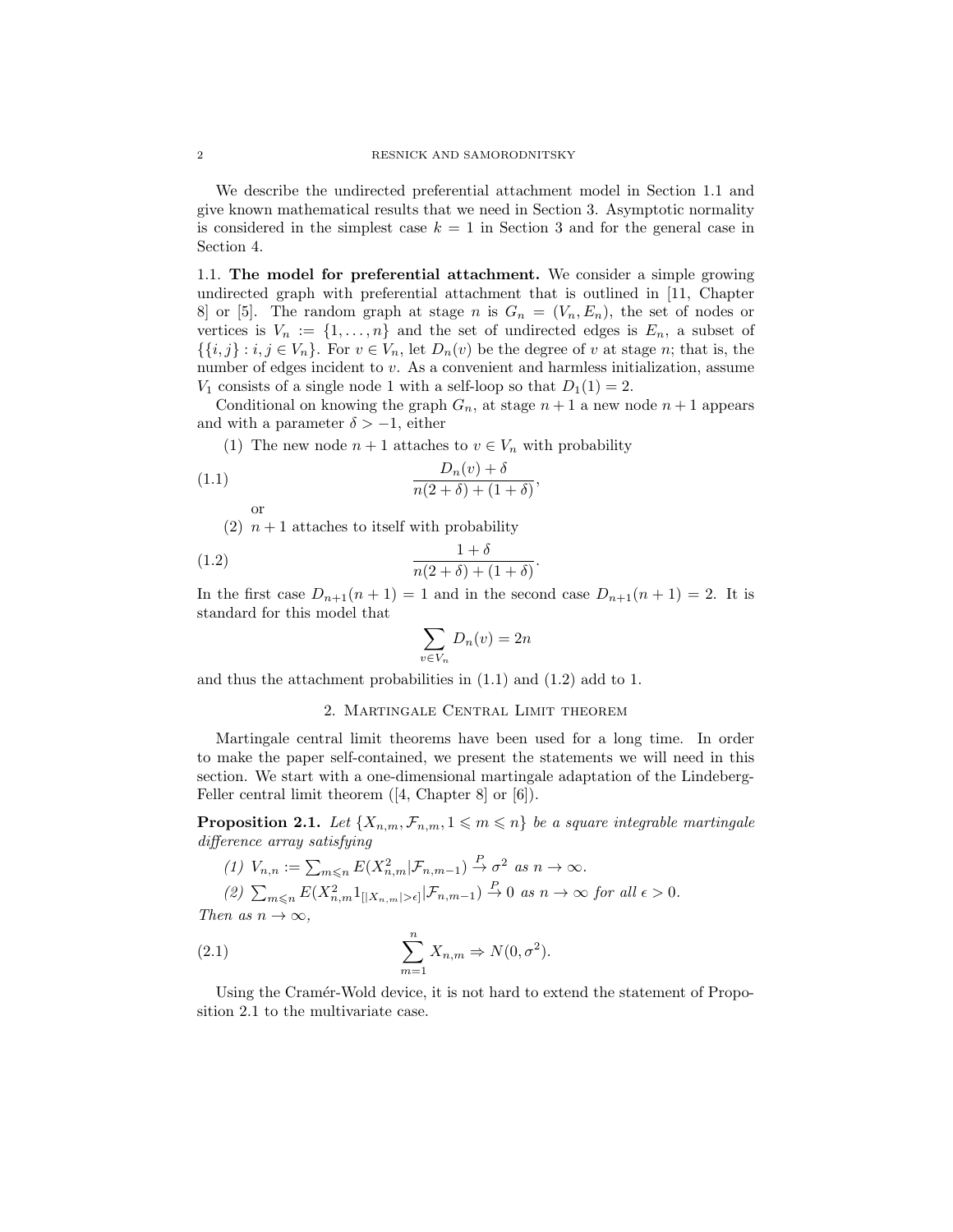$\textbf{Proposition 2.2.} \ \textit{Let} \ \{\boldsymbol{X}_{n,m}, \mathcal{F}_{n,m}, 1 \leqslant m \leqslant n\}, \ \boldsymbol{X}_{n,m} = \left(X_{n,m,1}, \ldots, X_{n,m,d}\right)^T,$ be a d-dimensional square-integrable martingale difference array. Consider the  $d \times d$ nonnegative definite random matrices

$$
G_{n,m} = (E(X_{n,m,i}X_{n,m,j}|\mathcal{F}_{n,m-1}), i,j = 1,...,d), V_n = \sum_{m=1}^n G_{n,m},
$$

and suppose  $(A_n)$  is a sequence of  $l \times d$  matrices with a bounded supremum norm. Assume that

- $(1)$   $A_n V_n A_n^T$  $\stackrel{P}{\to} \Sigma$  as  $n \to \infty$  for some nonrandom (automatically nonnegatively definite) matrix  $\Sigma$ .
- (2)  $\sum_{m\leqslant n} E(X_{n,m,i}^2 1_{\lfloor |X_{n,m,i}|>\epsilon]}\big|\mathcal{F}_{n,m-1}) \stackrel{P}{\to} 0$  as  $n\to\infty$  for all  $i=1,\ldots,d$ and  $\epsilon > 0$ .

Then in  $\mathbb{R}^l$ ,

(2.2) 
$$
\sum_{m=1}^{n} A_n \mathbf{X}_{n,m} \Rightarrow \mathbf{X}, \quad (n \to \infty),
$$

a centered l-dimensional Gaussian vector with covariance matrix  $\Sigma$ .

*Proof.* By the Cramér-Wold device, it is enough to prove that for any vector  $\mathbf{b} \in \mathbb{R}^l$ ,

$$
\sum_{m=1}^n \boldsymbol{b}^T A_n \boldsymbol{X}_{n,m} \Rightarrow N(0, \boldsymbol{b}^T \Sigma \boldsymbol{b}).
$$

Since  $\{ \boldsymbol{b}^T A_n \boldsymbol{X}_{n,m}, \mathcal{F}_{n,m}, 1 \leqslant m \leqslant n \}$  is a one-dimensional square integrable martingale difference array, we only need to check the conditions of Proposition 2.1. Since

$$
\sum_{m\leq n} E\Big(\big(\boldsymbol b^T A_n \boldsymbol X_{n,m}\big)^2\Big|\mathcal{F}_{n,m-1}\Big) = \boldsymbol b^T A_n V_n A_n^T \boldsymbol b \stackrel{P}{\to} \boldsymbol b^T \Sigma \boldsymbol b
$$

as  $n \to \infty$ , the first condition of that proposition holds. For the second condition, notice that for every  $\epsilon > 0$  we can write

$$
\left| \boldsymbol{b}^T A_n \boldsymbol{X}_{n,m} \right| \leq d \max_{i=1,\dots,d} \left| X_{n,m,i} \sum_{j=1}^l b_j A_n(j,i) \right| \leq \theta \max_{i=1,\dots,d} \left| X_{n,m,i} \right|,
$$

where  $\theta$  is a finite positive constant depending on the vector **b** and an upper bound on the supremum norm of the sequence  $(A_n)$ . Therefore,

$$
\sum_{m \leq n} E\left( \left( \boldsymbol{b}^T A_n \boldsymbol{X}_{n,m} \right)^2 1_{\left| \boldsymbol{b}^T A_n \boldsymbol{X}_{n,m} \right| > \epsilon} \middle| \mathcal{F}_{n,m-1} \right)
$$
\n
$$
\leq \theta^2 \sum_{m \leq n} E\left( \max_{i=1,\dots,d} \left| X_{n,m,i} \right|^2 1_{\max_{i=1,\dots,d} |X_{n,m,i}| > \epsilon/\theta} \middle| \mathcal{F}_{n,m-1} \right)
$$
\n
$$
\leq \theta^2 \sum_{i=1}^d \sum_{m \leq n} E\left( X_{n,m,i}^2 1_{\left| X_{n,m,i} \right| > \epsilon/\theta} \middle| \mathcal{F}_{n,m-1} \right) \to 0
$$

by the second assumption of the present proposition. This verifies the assumptions of Proposition 2.1 and, hence, completes the argument.  $\Box$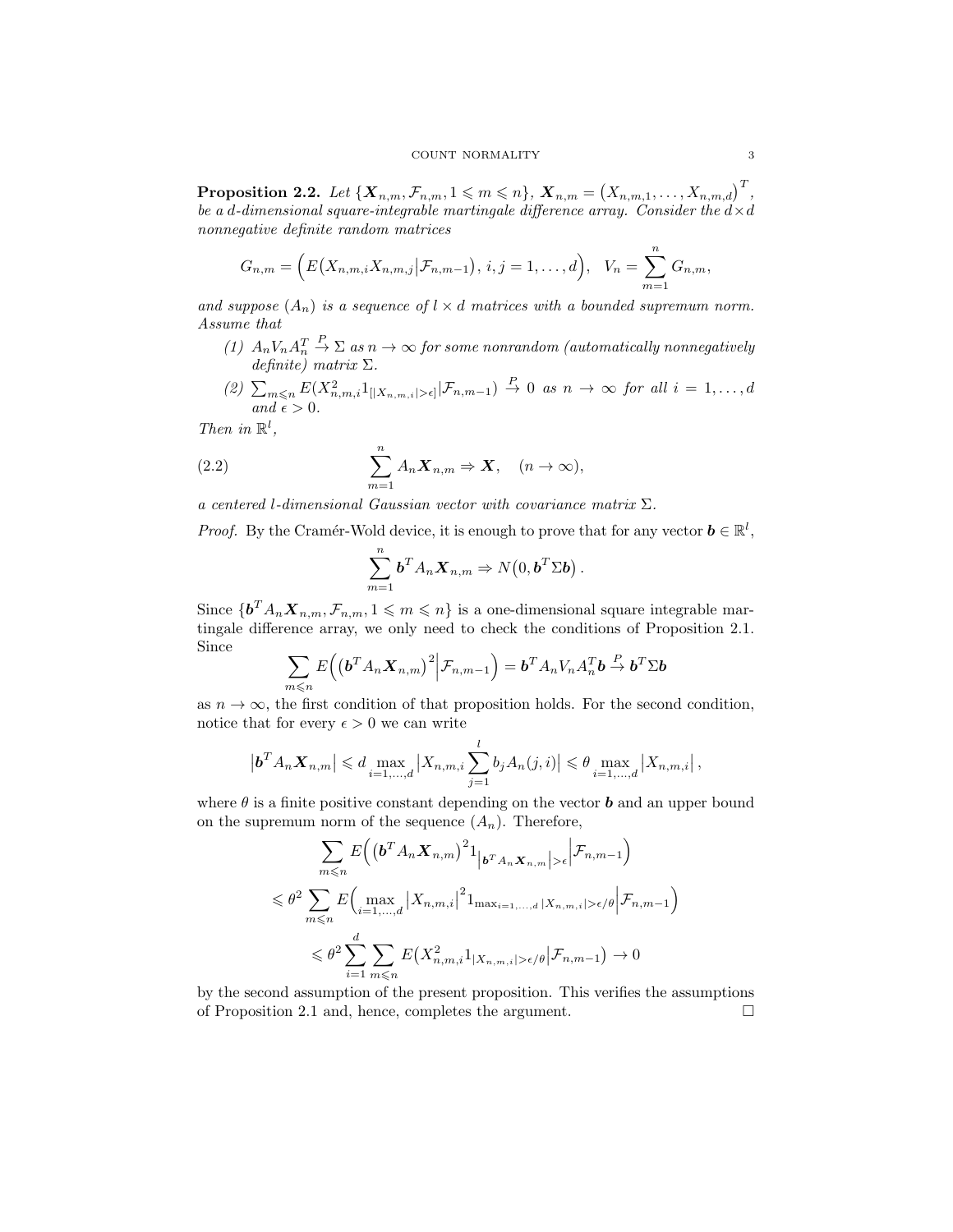### 3. Asymptotic normality of degree counts

For  $k \geq 1$ , let  $N_n(k)$  be the number of nodes in  $G_n$  with degree k:

$$
N_n(k) = \sum_{v \in V_n} 1_{[D_n(v) = k]}.
$$

Using concentration inequalities and martingale methods it is shown, for instance in [11, Chapter 8] that there is a probability mass function  $\{p_k, k \geq 1\}$  such that almost surely as  $n \to \infty$ ,

(3.1) 
$$
\frac{N_n(k)}{n} \to p_k, \quad k \geq 1,
$$

and

(3.2) 
$$
p_k = \left(\frac{(2+\delta)\Gamma(3+2\delta)}{\Gamma(1+\delta)}\right)\frac{\Gamma(k+\delta)}{\Gamma(k+3+2\delta)} = c(\delta)\frac{\Gamma(k+\delta)}{\Gamma(k+3+2\delta)}.
$$

Of course  $\Gamma(\cdot)$  is the gamma function. In particular, for  $k = 1$ 

$$
p_1 = \frac{2+\delta}{3+2\delta},
$$

and as  $k \to \infty$ , power law behavior is

$$
p_k \sim c(\delta) k^{-3-\delta}.
$$

We consider the asymptotic normality of  $N_n(k)/n - p_k$  for  $k \geq 1$ , and we start with the simplest case of  $k = 1$ .

When proving the asymptotic normality for the number of nodes of degree 1, we will use the abbreviations

$$
\nu_n = E(N_n(1)), \quad \gamma = \frac{1+\delta}{2+\delta}, \quad w_n = \frac{n}{n+\gamma}.
$$

Note  $N_1(1) = \nu_1 = 0$  since the initial node has a self-loop so  $D_1(1) = 2$ .

Let  $\mathcal{F}_n$  be the information from observing the growth of the network up through the nth stage. Then

$$
E(N_{n+1}(1)|\mathcal{F}_n) = N_n(1) + E((N_{n+1}(1) - N_n(1))|\mathcal{F}_n)
$$
  
=  $N_n(1) + E(1_{[n+1 \text{ links to } v \in V_n; D_n(v) > 1]}|\mathcal{F}_n)$   
=  $N_n(1) + 1 - P[n+1 \text{ links to itself } |\mathcal{F}_n]$   
-  $P[n+1 \text{ links to } v \in V_n; D_n(v) = 1|\mathcal{F}_n]$ 

and using (1.2) and the fact that for the last term  $D_n(v) = 1$ , we get

(3.3) 
$$
= N_n(1) + 1 - \frac{1+\delta}{n(2+\delta) + (1+\delta)} - \frac{1+\delta}{n(2+\delta) + (1+\delta)} N_n(1)
$$

$$
= N_n(1)(1 - \frac{\gamma}{n+\gamma}) + (1 - \frac{\gamma}{n+\gamma})
$$

$$
= w_n N_n(1) + w_n.
$$

We conclude

(3.4) 
$$
E(N_{n+1}(1)|\mathcal{F}_n) = w_n N_n(1) + w_n,
$$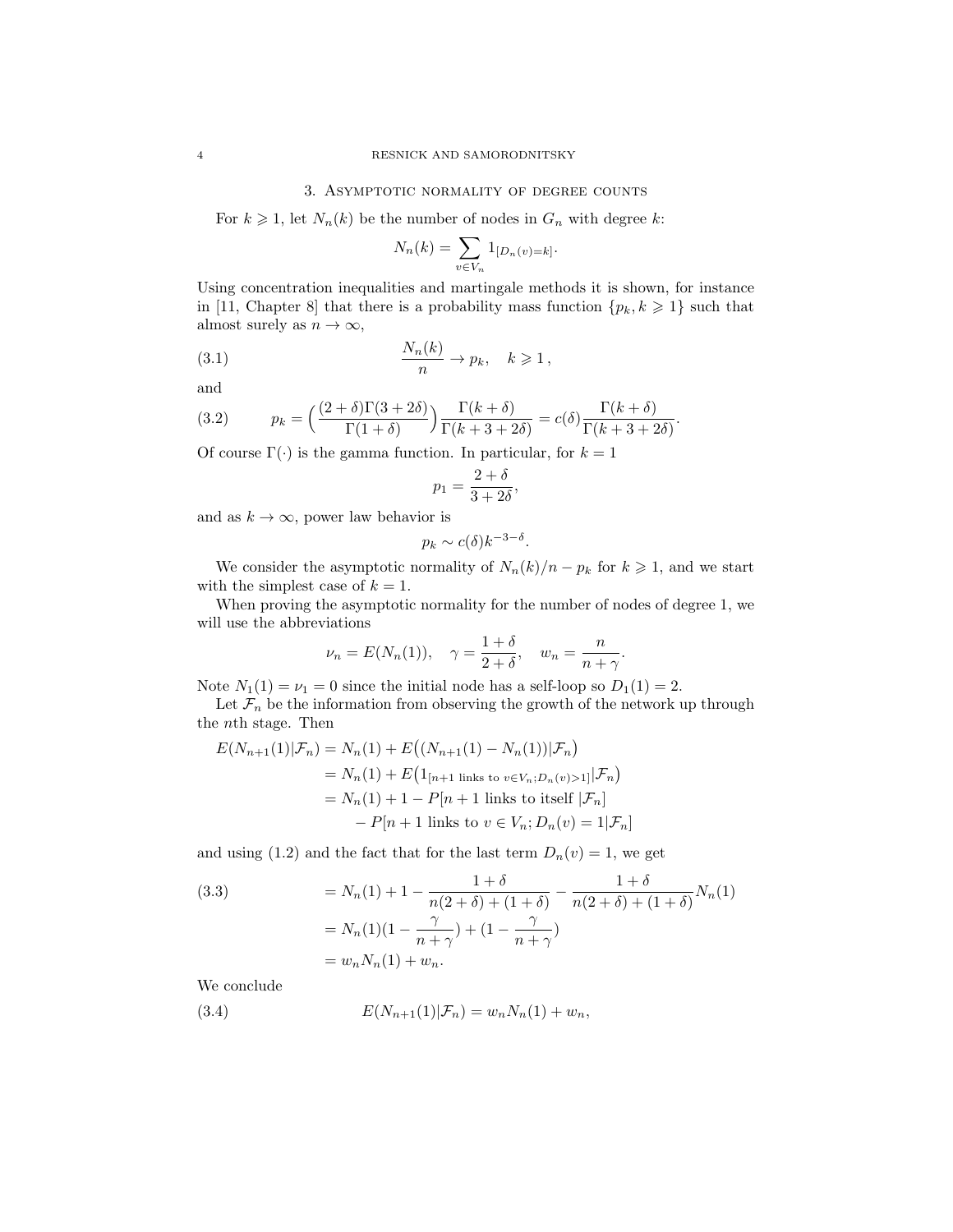(3.5) 
$$
v_{n+1} = w_n v_n + w_n.
$$

We claim

$$
(3.6) \qquad M_{n+1} := \frac{N_{n+1}(1) - \nu_{n+1}}{\prod_{j=1}^{n} w_j} = \frac{N_{n+1}(1) - \sum_{l=1}^{n} \prod_{j=l}^{n} w_j}{\prod_{j=1}^{n} w_j}, \quad n \geq 1
$$

is a martingale. This is verified using (3.4) and (3.5). Consider now the martingale difference

$$
d_{n+1} := M_{n+1} - M_n = \frac{N_{n+1}(1) - \nu_{n+1}}{\prod_{j=1}^n w_j} - \frac{N_n(1) - \nu_n}{\prod_{j=1}^{n-1} w_j}
$$

$$
= \frac{1}{\prod_{j=1}^n w_j} \left( N_{n+1}(1) - \nu_{n+1} - (w_n N_n(1) - w_n \nu_n) \right)
$$

$$
= \frac{1}{\prod_{j=1}^n w_j} \left( N_{n+1}(1) - N_n(1) + N_n(1)(1 - w_n) - w_n \right).
$$
(3.7)

As above,

$$
N_{n+1}(1) - N_n(1) =: \Delta_{n+1} = 1_{[n+1 \text{ links with } v \in V_n; D_n(v) > 1]},
$$

and  $\Delta_{n+1}^2 = \Delta_{n+1}$ . Therefore,

$$
d_{n+1}^{2} = \frac{1}{(\prod_{j=1}^{n} w_{j})^{2}} \left( \Delta_{n+1} + 2\Delta_{n+1} (N_{n}(1)(1 - w_{n}) - w_{n}) + (N_{n}(1)(1 - w_{n}) - w_{n})^{2} \right)
$$
  

$$
= \frac{1}{(\prod_{j=1}^{n} w_{j})^{2}} \left( \Delta_{n+1} \{ 1 + 2((1 - w_{n})N_{n}(1) - w_{n}) \} + ((1 - w_{n})N_{n}(1) - w_{n})^{2} \right).
$$

Since

$$
E(\Delta_{n+1}|\mathcal{F}_n) = E(N_{n+1}(1) - N_n(1)|\mathcal{F}_n) = 1 - \frac{\gamma}{n+\gamma}(1 + N_n(1)),
$$

we have

$$
E(d_{n+1}^2|\mathcal{F}_n) = \frac{1}{(\prod_{j=1}^n w_j)^2} \Big( \{1 + 2\big((1 - w_n)N_n(1) - w_n\big)\} \big(1 - \frac{\gamma}{n + \gamma}(1 + N_n(1)) + \left[(1 - w_n)N_n(1) - w_n\right]^2 \Big)
$$
\n
$$
(3.8) = \frac{1}{(\prod_{j=1}^n w_j)^2} \chi_n.
$$

We need the following observations:

(a) 
$$
w_n = n/(n + \gamma) \to 1
$$
, as  $n \to \infty$ .  
(b)  $1 - w_n = \gamma/(n + \gamma) \sim \gamma/n \to 0$ .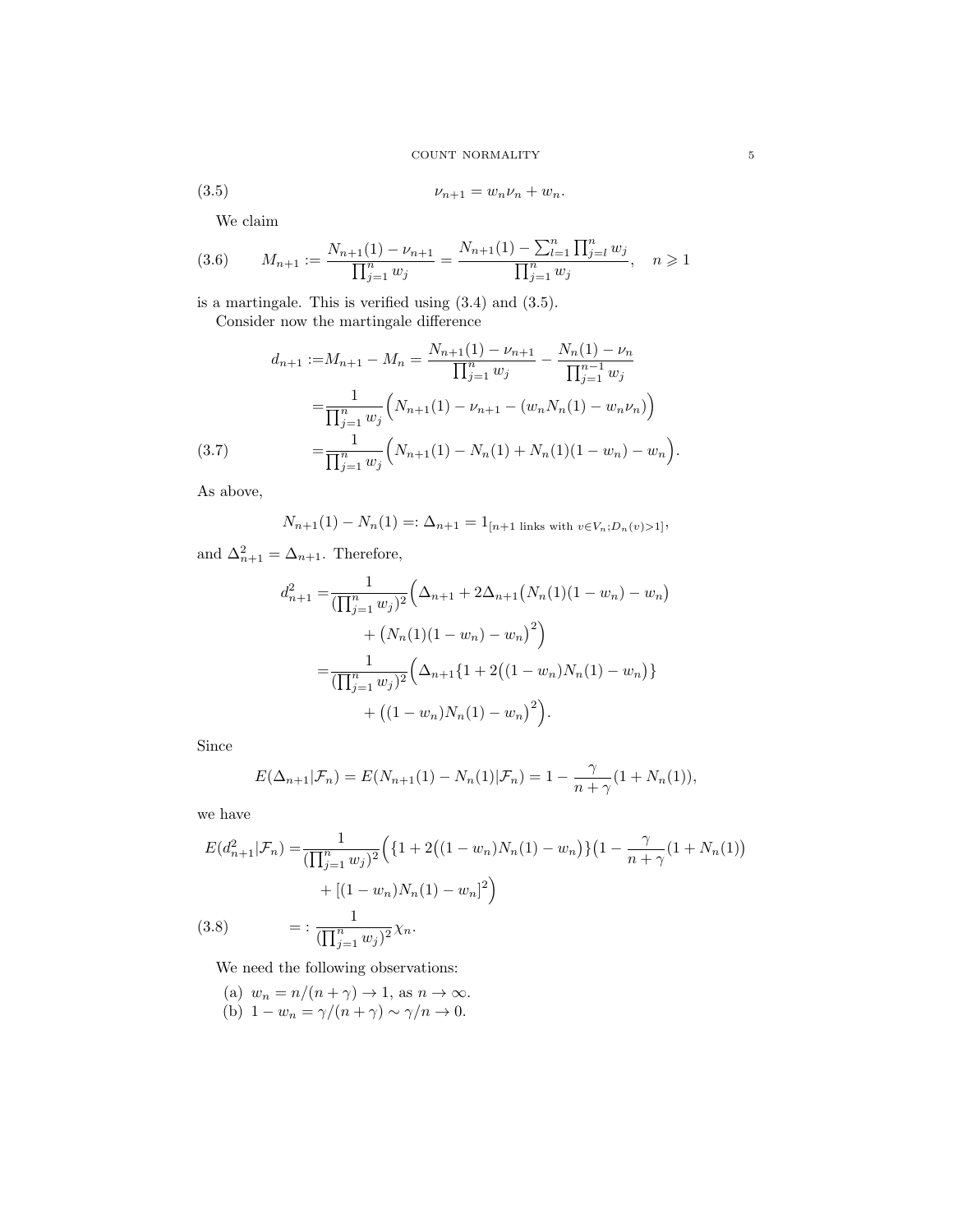(c) Owing to the usual recursion on the gamma function,

$$
\frac{\Gamma(n+1+\gamma)}{\Gamma(1+\gamma)} = \prod_{j=0}^{n-1} (n+\gamma-j) = \prod_{l=1}^{n} (\gamma+l).
$$

(d) Therefore we have

$$
\prod_{j=1}^{n} w_j = \prod_{j=1}^{n} \left( \frac{j}{j+\gamma} \right) = \frac{\Gamma(n+1)}{\Gamma(n+1+\gamma)} \Gamma(1+\gamma)
$$

$$
\sim \Gamma(1+\gamma)n^{-\gamma} = \Gamma\left(\frac{1}{p_1}\right)n^{-\gamma}
$$

by Stirling's formula.

(e) We have

$$
\lim_{n \to \infty} \frac{N_n(1)}{n} = \lim_{n \to \infty} \frac{\nu_n}{n} = p_1 = \frac{2 + \delta}{3 + 2\delta}.
$$

This allows us to evaluate  $\lim_{n\to\infty}\chi_n$  in (3.8) as

(3.10) 
$$
c_0(\delta) := (1 + 2(\gamma p_1 - 1)][1 - \gamma p_1]) + (\gamma p_1 - 1)^2 = \gamma p_1 (1 - \gamma p_1)
$$

$$
= (\frac{1 + \delta}{3 + 2\delta})(\frac{2 + \delta}{3 + 2\delta}) = \frac{(1 + \delta)(2 + \delta)}{(3 + 2\delta)^2}.
$$

Therefore from (3.9), (3.8) and (3.10)

(3.11) 
$$
E(d_{n+1}^2|\mathcal{F}_n) \sim \frac{c_0(\delta)}{(\Gamma(1+\gamma)n^{-\gamma})^2} =: c_1(\delta)n^{2\gamma}
$$

with

$$
c_1(\delta) = c_0(\delta) / (\Gamma(1+\gamma))^2.
$$

Keeping in mind that the asymptotic equivalence in (3.11) holds a.s, we apply Karamata's theorem on integration (eg, [8, page 25] or [2]), to obtain

(3.12) 
$$
\sum_{j=1}^{n} E(d_{j+1}^{2} | \mathcal{F}_{j}) \sim \frac{c_{1}(\delta)}{2\gamma + 1} n^{2\gamma + 1} =: \sigma^{2}(\delta) n^{2\gamma + 1}, \quad (n \to \infty),
$$

with

(3.13) 
$$
\sigma^{2}(\delta) = \frac{(1+\delta)(2+\delta)}{(3+2\delta)^{2}(2\gamma+1)(\Gamma(1+\gamma))^{2}}.
$$

Now set

$$
d_{n,m} = \frac{d_m}{\sigma(\delta)n^{\gamma + 1/2}}, \quad 1 \leqslant m \leqslant n,
$$

and the first condition of Proposition 2.1 is satisfied. For the second condition of Proposition 2.1 observe that from  $(3.7)$ , we get by ignoring constants and remembering  $|\Delta_{m+1}| \leq 1$ , that, as  $m \to \infty$ ,

$$
[|d_{n,m+1}| > \epsilon] = [|d_{m+1}| > \epsilon n^{\gamma+1/2}]
$$
  

$$
\subset [\frac{1}{\prod_{j=1}^{m} w_j} | [1 + N_m(1)(1 - w_m) - w_m | > \epsilon n^{\gamma+1/2}]
$$

(3.9)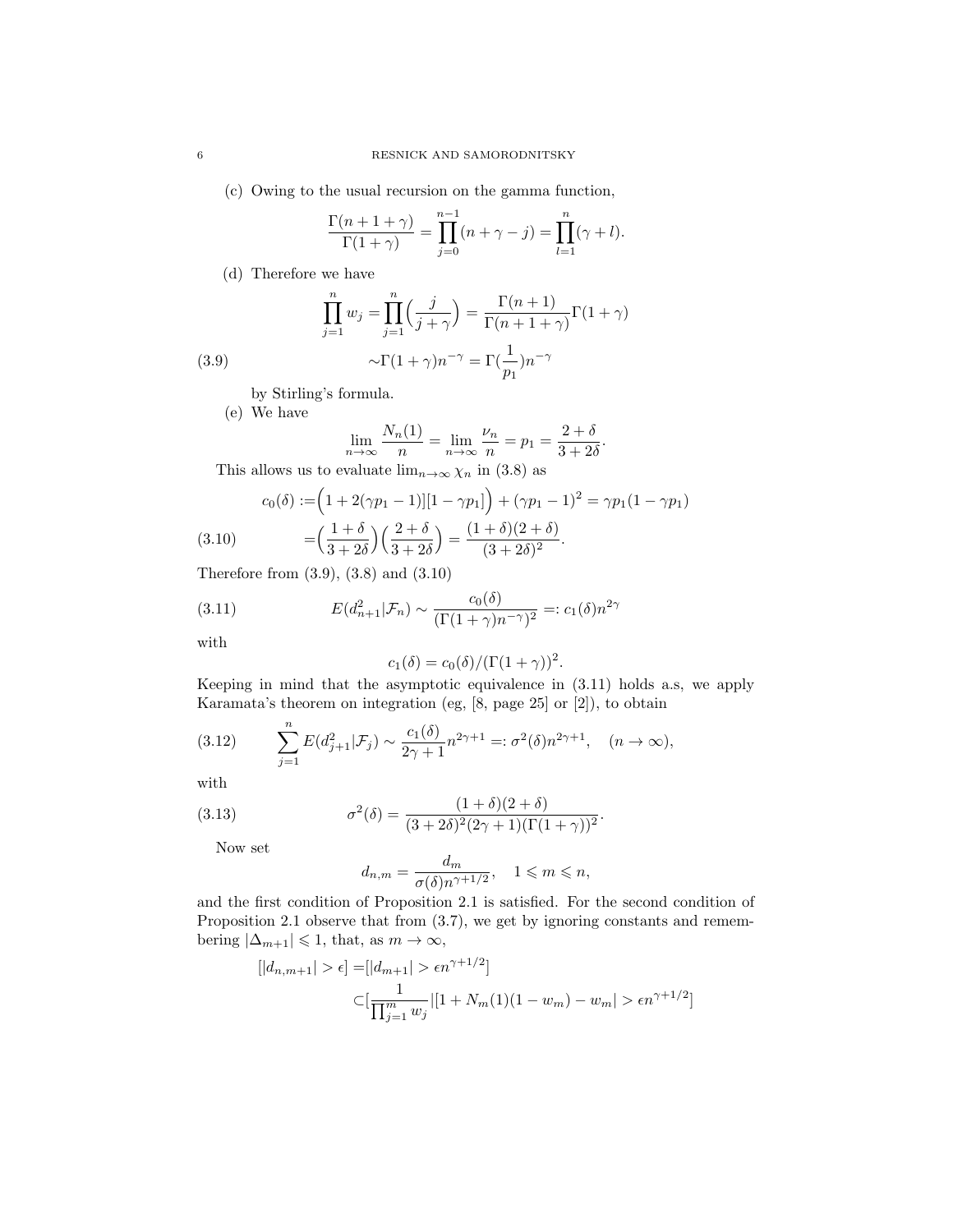$$
\subset [cm^{\gamma}|(const)| > \epsilon n^{\gamma+1/2}]
$$
  

$$
\subset [cn^{\gamma}|(const)| > \epsilon n^{\gamma+1/2}].
$$

So with probability converging to 1 as  $n \to \infty$ , all the indicator functions  $1_{[|d_{n,m}|>\epsilon]}$ vanish, and this verifies the second condition for the central limit theorem.

We conclude from Proposition 2.1 that  $(2.1)$  holds. Unpacking  $(2.1)$ , we find

$$
\sum_{m=1}^{n} d_{n,m} = \sum_{m=1}^{n} \frac{d_m}{\sigma(\delta)n^{\gamma+1/2}} = \frac{1}{\sigma(\delta)n^{\gamma+1/2}} \Big( \frac{N_n(1) - \nu_n}{\prod_{j=1}^{n-1} w_j} \Big).
$$

Use (3.9) to get

$$
\sqrt{n}\left(\frac{N_n(1)}{n} - \frac{\nu_n}{n}\right) = \frac{N_n - \nu_n}{\sqrt{n}} \Rightarrow N(0, \sigma_1^2(\delta)),
$$

where  $\sigma_1(\delta) = \Gamma(1+\gamma)\sigma(\delta)$ . Since there exists K such that

$$
\bigvee_{n=1}^{\infty} |\nu_n - np_1| \leqslant K,
$$

(eg, [11, Section 8.5]), we may conclude the following.

Proposition 3.1. The number of nodes at stage n with degree 1 is asymptotically normal,

$$
\sqrt{n}\left(\frac{N_n(1)}{n} - p_1\right) \Rightarrow N(0, \sigma_1^2(\delta)),
$$

where

$$
\sigma_1^2(\delta) = \frac{(1+\delta)(2+\delta)^2}{(3+2\delta)^2(4+3\delta)}.
$$

4. NORMALITY FOR THE NUMBER OF NODES OF DEGREE  $k, k > 1$ .

The results of Section 3 show how the martingale central limit theorem can be used to prove that the deviation of the fraction of the nodes in the nth graph, that have degree 1, from their limiting fraction, is of the order  $n^{-1/2}$  and, when normalized by that quantity, has a limiting centered normal distribution; this is the content of Proposition 3.1. It turns out that this distributional result is valid for all node degrees simultaneously. More specifically, a central limit theorem in  $\mathbb{R}^{\mathbb{N}}$  holds, and the limit is a centered Gaussian process.

Theorem 4.1. The proportion of nodes with given degrees satisfy the limiting distributional relation

(4.1) 
$$
\left(\sqrt{n}\left(\frac{N_n(k)}{n}-p_k\right), k=1,2,\ldots\right) \Rightarrow \left(Z_k, k=1,2\ldots\right)
$$

in  $\mathbb{R}^{\mathbb{N}}$ , where  $(Z_k, k = 1, 2...)$  is a centered Gaussian process with covariance function  $R_Z$  given by (4.28).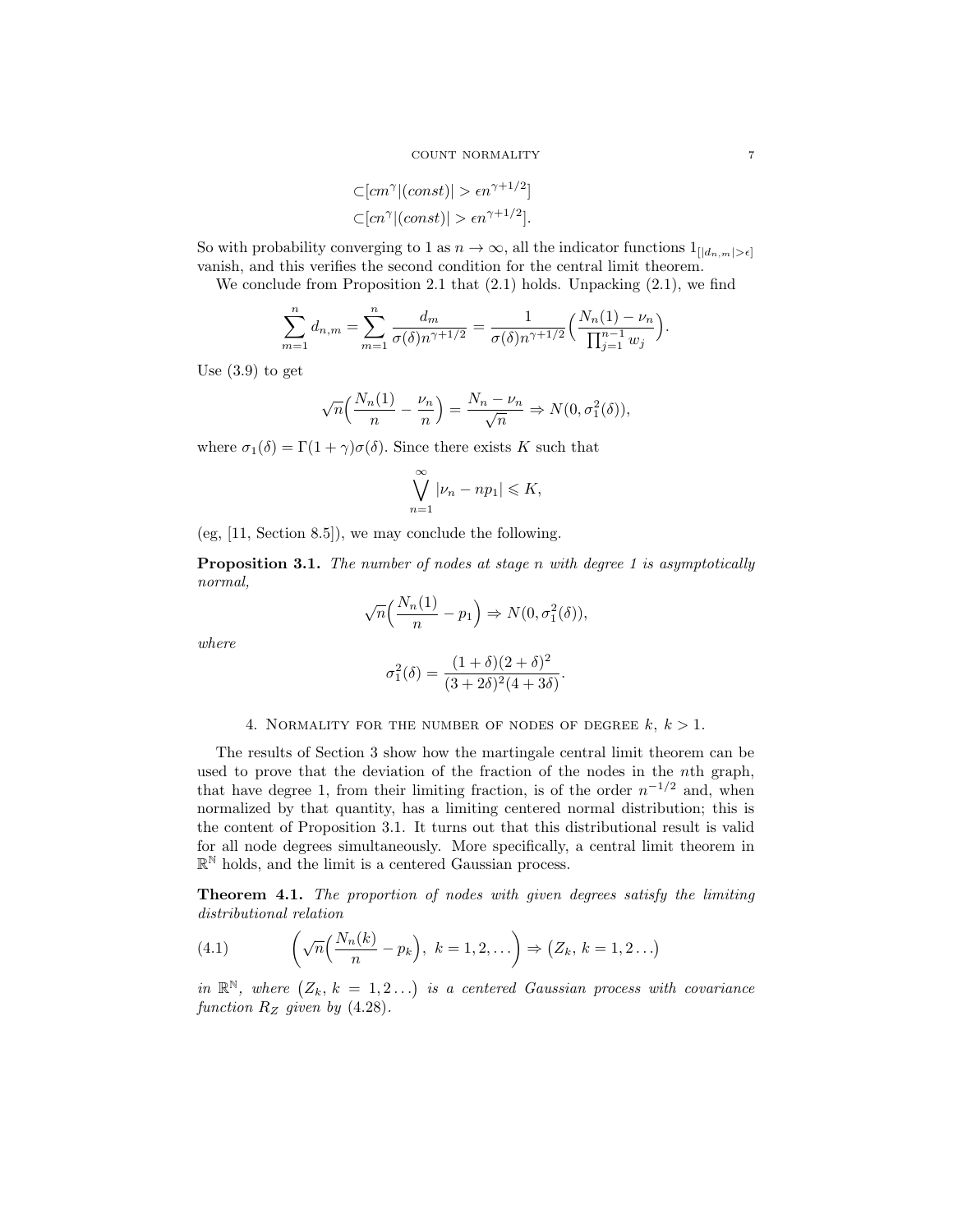Remark 4.1. We precede the proof of the theorem with a number of comments. First of all, weak convergence in  $\mathbb{R}^{\mathbb{N}}$  is equivalent to convergence of the finitedimensional distributions; see [1].

It is clear also that, for every fixed  $n$ , the stochastic process in the left hand side of  $(4.1)$  will have at most n random elements; however, all elements in the limiting process are random.

Finally, the variance of  $Z_1$  in the right hand side of  $(4.1)$  is given in Proposition 3.1.

Proof of Theorem 4.1. As in the one-dimensional case of Section 3, we will use a martingale central limit theorem, so we start with constructing a suitable martingale for each fixed node degree. For  $k = 1, 2...$  we denote  $\nu_n(k) = E(N_n(k)),$  $n \geq k$  (so that  $\nu_n = \nu_n(1)$ ). It follows from (3.1) and bounded convergence,

(4.2) 
$$
\frac{\nu_n(k)}{n} \to p_k, \quad k \geq 1.
$$

Let

(4.3) 
$$
a_n^{(k)} = \left[ \prod_{i=k}^{n-1} \left( 1 - \frac{k+\delta}{i(2+\delta)+1+\delta} \right) \right]^{-1}, \ n \geq k,
$$

so that

(4.4) 
$$
a_{n+1}^{(k)} = a_n^{(k)} \left( 1 - \frac{k + \delta}{n(2 + \delta) + 1 + \delta} \right)^{-1},
$$

and for future use, note that by the Stirling formula,

(4.5) 
$$
a_n^{(k)} = \frac{\Gamma(n + (1 + \delta)/(2 + \delta))\Gamma(k + (1 - k)/(2 + \delta))}{\Gamma(k + (1 + \delta)/(2 + \delta))\Gamma(n + (1 - k)/(2 + \delta))}
$$

$$
\sim \frac{\Gamma(k + (1 - k)/(2 + \delta))}{\Gamma(k + (1 + \delta)/(2 + \delta))} n^{(k + \delta)/(2 + \delta)} \qquad (n \to \infty)
$$

so that as a function of n,  $a_n^{(k)}$  is regularly varying with index  $(k+\delta)/(2+\delta)$ . Also define,

(4.6) 
$$
b_j^{(k)} = \prod_{i=j}^{k-1} \frac{i+\delta}{i-k} = (-1)^{k-j} \frac{\Gamma(k+\delta)}{(k-j)! \Gamma(j+\delta)}, \ 1 \le j \le k.
$$

We use the usual conventions to set  $a_k^{(k)} = b_k^{(k)} = 1$ , and set

(4.7) 
$$
M_n^{(k)} = a_n^{(k)} \sum_{j=1}^k b_j^{(k)} (N_n(j) - \nu_n(j)), \ n \geq k.
$$

The process  $(M_n^{(1)})$  coincides with the process  $(M_n)$  defined in (3.6) and we already proved the latter process is a martingale with respect to the filtration  $(\mathcal{F}_n)$ . Now we check that for each  $k \geq 1$  the process  $(M_n^{(k)}, n \geq k)$  is a martingale with respect to the same filtration.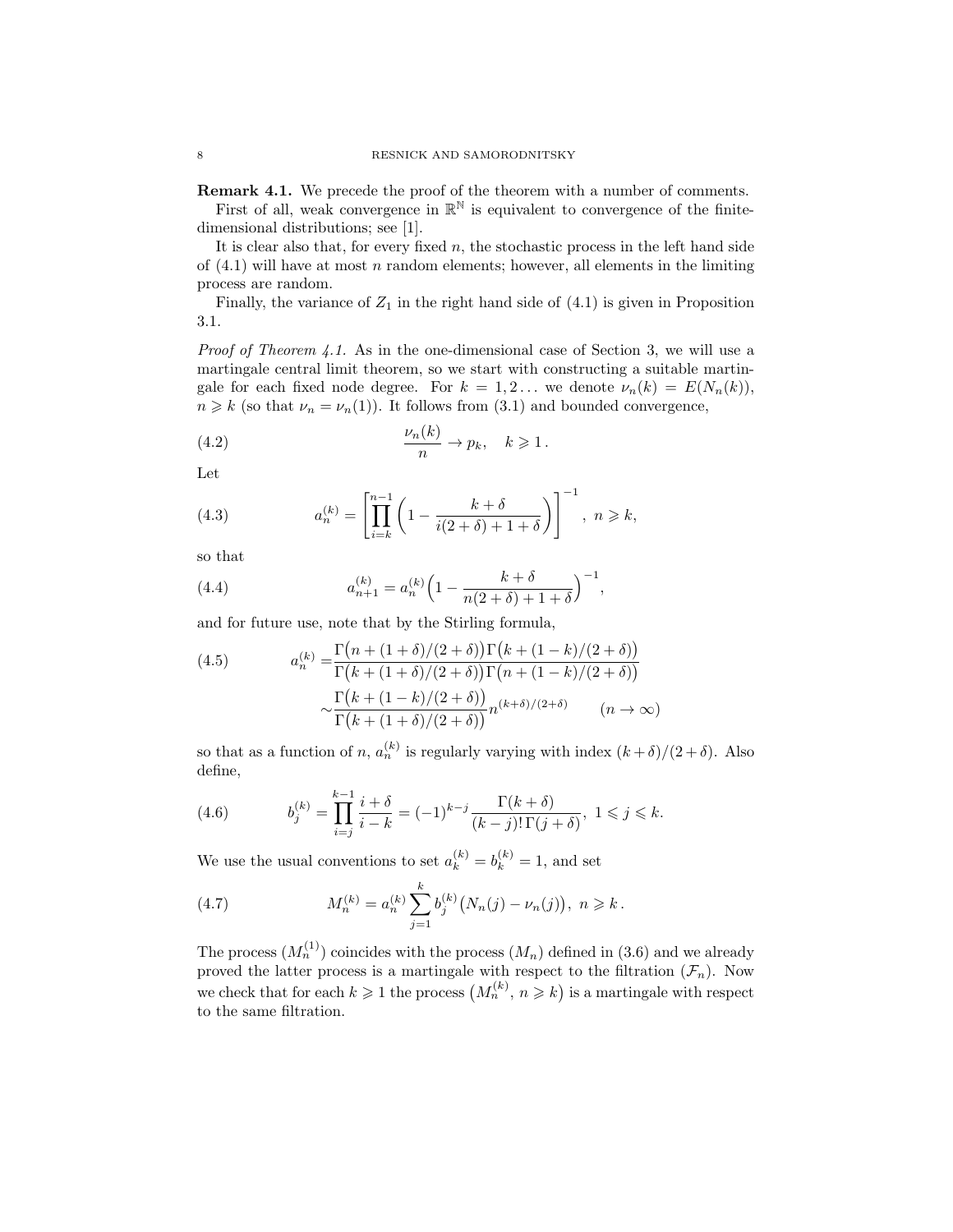Recall the dynamics of the of the counting processes  $(N_n(k))$ : for each fixed n, there is a partition of the sample space into disjoint events  $A_n(k)$ ,  $k = 0, 1, \ldots$ ,  $n \geqslant 1, n \geqslant k$ , with

(4.8) 
$$
P(A_n(k)|\mathcal{F}_n) = \begin{cases} \frac{k+\delta}{n(2+\delta)+(1+\delta)}N_n(k), & k=1,\ldots,n\\ \frac{1+\delta}{n(2+\delta)+(1+\delta)}, & k=0. \end{cases}
$$

The event  $A_n(k)$  is the event that a new node appears at stage  $n+1$  and attaches to  $v \in V_n$  with  $D_n(v) = k$  while  $A_n(0)$  is the event that a new node attaches to itself. In terms of these events, for each  $k \geq 3$  and  $n \geq k$ ,

(4.9) 
$$
N_{n+1}(k) = \begin{cases} N_n(k) + 1 & \text{on } A_n(k-1), \\ N_n(k) - 1 & \text{on } A_n(k), \\ N_n(k) & \text{on } \cup_{j \notin \{k-1, k\}} A_n(j), \end{cases}
$$

for  $k = 2$  and  $n \ge 2$ ,

(4.10) 
$$
N_{n+1}(2) = \begin{cases} N_n(2) + 1 & \text{on } A_n(0) \cup A_n(1), \\ N_n(2) - 1 & \text{on } A_n(2), \\ N_n(2) & \text{on } \cup_{j \geq 3} A_n(j), \end{cases}
$$

while for  $k = 1$  and  $n \ge 1$ ,

(4.11) 
$$
N_{n+1}(1) = \begin{cases} N_n(1) + 1 & \text{on } \cup_{j \geq 2} A_n(j), \\ N_n(1) & \text{on } A_n(0) \cup A_n(1). \end{cases}
$$

In particular, for  $n \geq k$ ,

(4.12) 
$$
E(N_{n+1}(k)|\mathcal{F}_n) = \left(1 - \frac{k+\delta}{n(2+\delta) + (1+\delta)}\right)N_n(k) + \frac{k-1+\delta}{n(2+\delta) + (1+\delta)}N_n(k-1), \ k \geqslant 3,
$$

(4.13) 
$$
E(N_{n+1}(2)|\mathcal{F}_n) = \left(1 - \frac{2+\delta}{n(2+\delta) + (1+\delta)}\right)N_n(2) + \frac{1+\delta}{n(2+\delta) + (1+\delta)}\left(1 + N_n(1)\right).
$$

Taking the expectation, we see that

(4.14) 
$$
\nu_{n+1}(k) = \left(1 - \frac{k+\delta}{n(2+\delta) + (1+\delta)}\right)\nu_n(k) + \frac{k-1+\delta}{\nu_n(k-1)}\nu_n(k-1) \quad k \geq 0
$$

$$
+\frac{\kappa-1+0}{n(2+\delta)+(1+\delta)}\nu_n(k-1), \ k \geqslant 3,
$$
\n
$$
(4.15) \qquad \nu_{n+1}(2) = \left(1 - \frac{2+\delta}{n(2+\delta)+(1+\delta)}\right)\nu_n(2)
$$

$$
n(n+1) \qquad \qquad \left( \frac{n(2+\delta) + (1+\delta)}{n(2+\delta) + (1+\delta)} \right)^{p(n+1)} + \frac{1+\delta}{n(2+\delta) + (1+\delta)} (1 + \nu_n(1)).
$$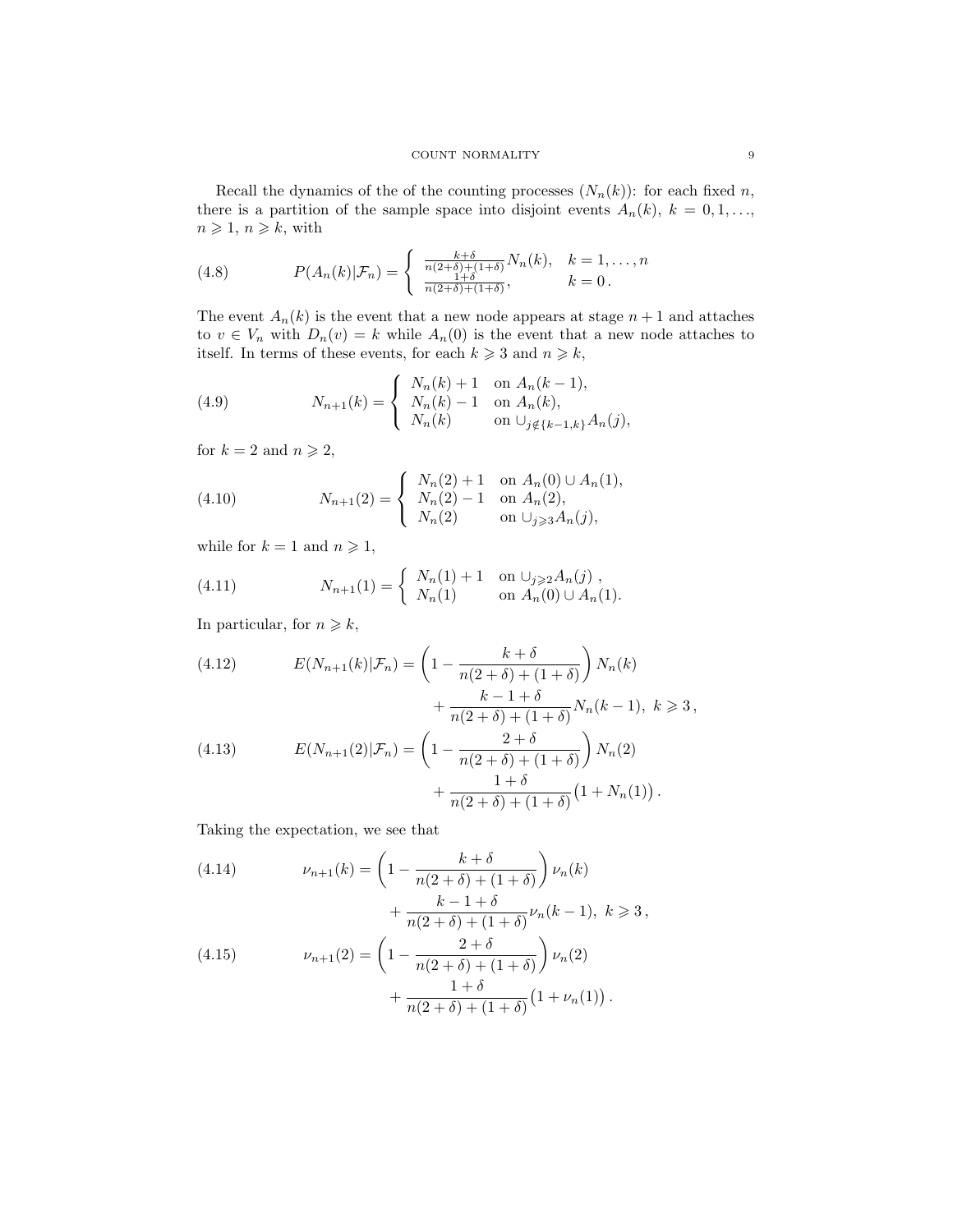The corresponding dynamics for  $k = 1$  is given in (3.3). Therefore, for  $n \geq k$ ,

$$
E(M_{n+1}^{(k)}|\mathcal{F}_n) = a_{n+1}^{(k)} \sum_{j=1}^k b_j^{(k)} E[(N_{n+1}(j) - \nu_{n+1}(j))|\mathcal{F}_n]
$$
  
\n
$$
= a_{n+1}^{(k)} b_1^{(k)} \frac{n}{n+\gamma} (N_n(1) - \nu_n(1))
$$
  
\n
$$
+ a_{n+1}^{(k)} \sum_{j=2}^k b_j^{(k)} \left[ \left( 1 - \frac{j+\delta}{n(2+\delta) + (1+\delta)} \right) (N_n(j) - \nu_n(j)) \right]
$$
  
\n
$$
+ \frac{j-1+\delta}{n(2+\delta) + (1+\delta)} (N_n(j-1) - \nu_n(j-1)) \right]
$$
  
\n
$$
= a_{n+1}^{(k)} \left\{ \sum_{j=1}^{k-1} \left[ b_j^{(k)} \left( 1 - \frac{j+\delta}{n(2+\delta) + (1+\delta)} \right) \right. \right.
$$
  
\n
$$
+ b_{j+1}^{(k)} \frac{j+\delta}{n(2+\delta) + (1+\delta)} \left[ (N_n(j) - \nu_n(j)) \right.
$$
  
\n
$$
+ b_k^{(k)} \left( 1 - \frac{k+\delta}{n(2+\delta) + (1+\delta)} \right) (N_n(k) - \nu_n(k)) \right\},
$$

and elementary calculations show that this is the same as the right hand side of (4.7). Therefore for each k, the process  $(M_n^{(k)}, n \geq k)$  is indeed a martingale with respect to the filtration  $(\mathcal{F}_n)$ .

For  $k = 1, 2, \ldots$  define a k-variate triangular array of martingale differences by

(4.16) 
$$
X_{n,m,j} = \frac{M_m^{(j)} - M_{m-1}^{(j)}}{a_n^{(j)} n^{1/2}}, \ m = k+1, \ldots, n, \ j = 1, \ldots, k,
$$

for  $n = k, k + 1, \ldots$  In order to use the multivariate martingale central limit theorem in Proposition 2.2, we compute the asymptotic form of the quantities

$$
(4.17) \tG_{n,m}(i,j) := E(X_{n,m,i}X_{n,m,j}|\mathcal{F}_{m-1})
$$
  
=  $(a_n^{(i)}a_n^{(j)}n)^{-1}E((M_m^{(i)} - M_{m-1}^{(i)})(M_m^{(j)} - M_{m-1}^{(j)})|\mathcal{F}_{m-1}),$ 

 $m = k + 1, \ldots, n, i, j = 1, \ldots, k$ . By the martingale property, (4.18)

$$
E\left((M_{m+1}^{(i)} - M_m^{(i)}) (M_{m+1}^{(j)} - M_m^{(j)}) \Big| \mathcal{F}_m\right)
$$
  
= 
$$
E\left[\sum_{d=1}^i b_d^{(i)} (a_{m+1}^{(i)} N_{m+1}^{(d)} - a_m^{(i)} N_m^{(d)}) \sum_{l=1}^j b_l^{(j)} (a_{m+1}^{(j)} N_{m+1}^{(l)} - a_m^{(j)} N_m^{(l)}) \Big| \mathcal{F}_m\right]
$$
  

$$
-\sum_{d=1}^i b_d^{(i)} (a_{m+1}^{(i)} \nu_{m+1}^{(d)} - a_m^{(i)} \nu_m^{(d)}) \sum_{l=1}^j b_l^{(j)} (a_{m+1}^{(j)} \nu_{m+1}^{(l)} - a_m^{(j)} \nu_m^{(l)}) .
$$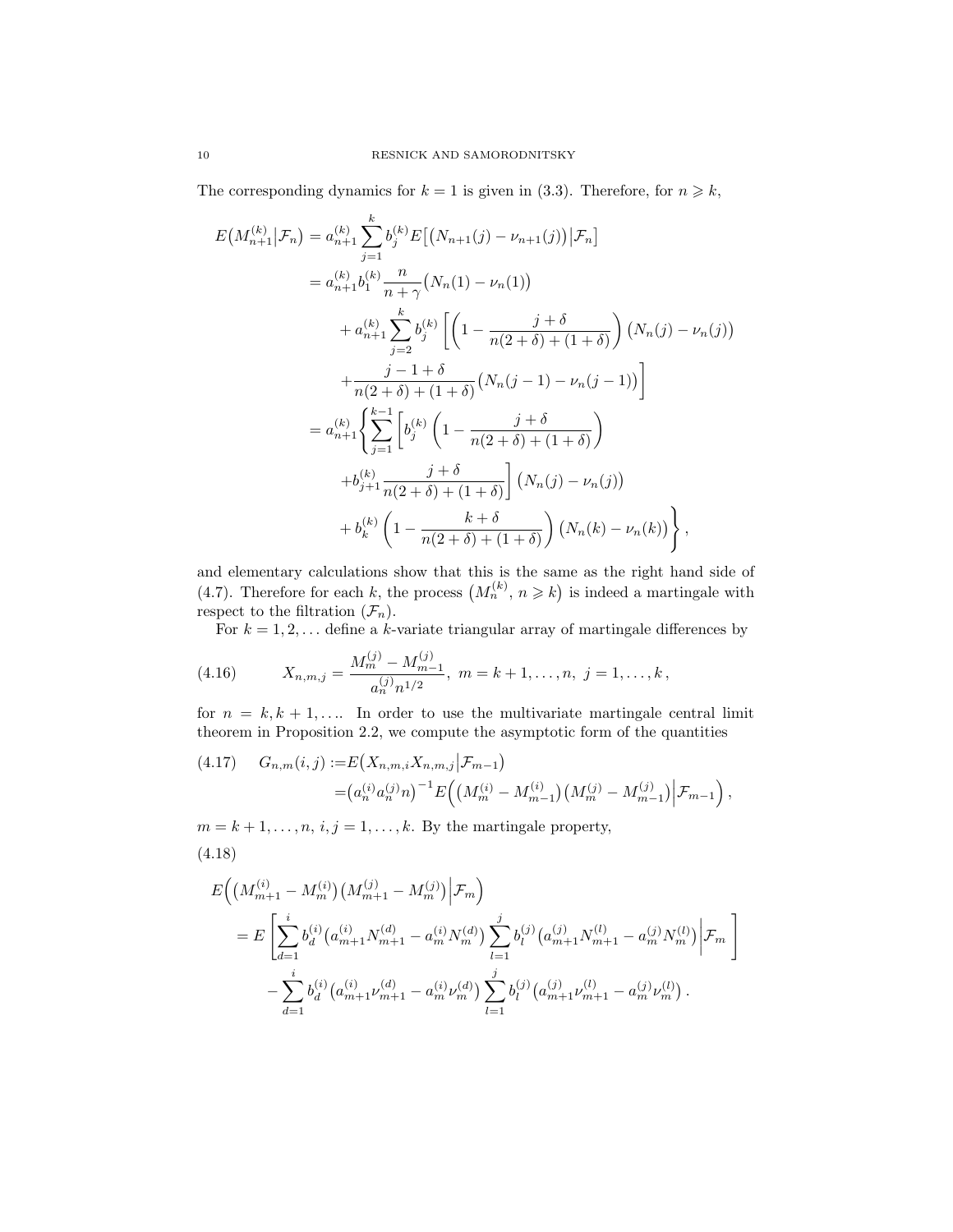We begin by analyzing the behaviour of the deterministic term in the right hand side of (4.18). We claim that for every  $i \geq 1$ ,

(4.19) 
$$
\lim_{n \to \infty} \frac{1}{a_n^{(i)}} \sum_{d=1}^i b_d^{(i)} (a_{n+1}^{(i)} \nu_{n+1}^{(d)} - a_n^{(i)} \nu_n^{(d)}) = b_1^{(i)},
$$

with  $b_1^{(i)}$  given by (4.6). Indeed, for  $d \ge 3$ , by (4.3) and (4.14) we have

$$
a_{n+1}^{(i)}\nu_{n+1}^{(d)} - a_n^{(i)}\nu_n^{(d)} = a_{n+1}^{(i)}\left(\nu_n^{(d)}\frac{i-d}{n(2+\delta)+1+\delta} + \nu_n^{(d-1)}\frac{d-1+\delta}{n(2+\delta)+1+\delta}\right)
$$

$$
\sim \frac{(i-d)p_d + (d-1+\delta)p_{d-1}}{2+\delta}a_n^{(i)}
$$

as  $n \to \infty$  by (4.2), the fact that  $a_{n+1}^{(i)} \sim a_n^{(i)}$  and the same is true for  $d = 2$  by (4.15). Similarly, using (3.3), we obtain for  $d = 1$  that

$$
a_{n+1}^{(i)}\nu_{n+1}^{(1)} - a_n^{(i)}\nu_n^{(1)} \sim \left(\frac{i-1}{2+\delta}p_1+1\right)a_n^{(i)} = a_n^{(i)} + a_n^{(i)}\frac{i-1}{2+\delta}p_1,
$$

as  $n \to \infty$ . Therefore (with  $p_0 = 0$ ),

$$
\lim_{n \to \infty} \frac{1}{a_n^{(i)}} \sum_{d=1}^i b_d^{(i)} \left( a_{n+1}^{(i)} \nu_{n+1}^{(d)} - a_n^{(i)} \nu_n^{(d)} \right)
$$
\n
$$
= b_1^{(i)} + \frac{1}{2 + \delta} \sum_{d=1}^i b_d^{(i)} \left[ (i - d) p_d + (d - 1 + \delta) p_{d-1} \right] = b_1^{(i)},
$$

since

$$
(4.20)\ \sum_{d=1}^{i} b_d^{(i)} \big[(i-d)p_d + (d-1+\delta)p_{d-1}\big] = \sum_{d=1}^{i-1} p_d \big[(i-d)b_d^{(i)} + (d+\delta)b_{d+1}^{(i)}\big] = 0\,.
$$

Next, by (4.9), (4.10) and (4.11),

$$
a_{n+1}^{(i)}N_{n+1}(d) - a_n^{(i)}N_n(d) = a_{n+1}^{(i)}\left(N_n(d)\frac{i+\delta}{n(2+\delta)+1+\delta} + B_n(d)\right),
$$

with

$$
B_n(d) = \begin{cases} 1 & \text{on } A_n(d-1), \\ -1 & \text{on } A_n(d), \\ 0 & \text{on } \bigcup_{j \notin \{d-1, d\}} A_n(j), \end{cases} \quad \text{for } d \geq 3,
$$
  
(4.21) 
$$
B_n(2) = \begin{cases} 1 & \text{on } A_n(0) \cup A_n(1), \\ -1 & \text{on } A_n(2), \\ 0 & \text{on } \bigcup_{j \geq 3} A_n(j), \end{cases}
$$

$$
B_n(1) = \begin{cases} 1 & \text{on } \bigcup_{j \geq 2} A_n(j), \\ 0 & \text{on } A_n(0) \cup A_n(1). \end{cases}
$$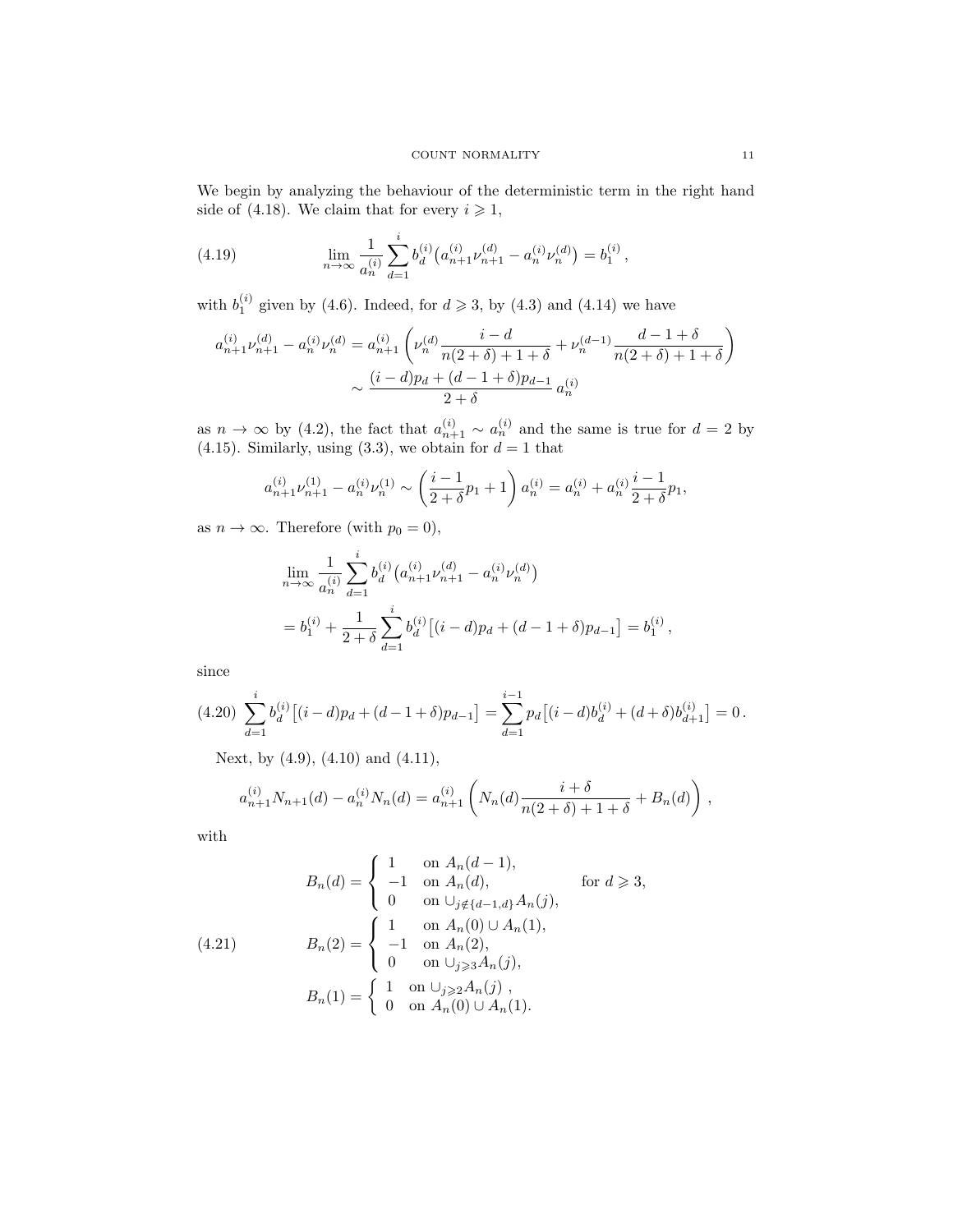Therefore, as  $n \to \infty$ ,

$$
E\left[\frac{1}{a_n^{(i)}a_n^{(j)}}\sum_{d=1}^i b_d^{(i)}(a_{n+1}^{(i)}N_{n+1}(d) - a_n^{(i)}N_n(d))\sum_{l=1}^j b_l^{(j)}(a_{n+1}^{(j)}N_{n+1}(l) - a_n^{(j)}N_n(l))\Big|\mathcal{F}_n\right] \sim E\left[\sum_{d=1}^i b_d^{(i)}\left(N_n(d)\frac{i+\delta}{n(2+\delta)+1+\delta} + B_n(d)\right) \times \sum_{l=1}^j b_l^{(j)}\left(N_n(l)\frac{j+\delta}{n(2+\delta)+1+\delta} + B_n(l)\right)\Big|\mathcal{F}_n\right]
$$
  
\n
$$
= \sum_{d=1}^i b_d^{(i)}(i+\delta)\frac{N_n(d)}{n(2+\delta)+1+\delta}\sum_{l=1}^j b_l^{(j)}(j+\delta)\frac{N_n(l)}{n(2+\delta)+1+\delta}
$$
  
\n
$$
+ \sum_{d=1}^i b_d^{(i)}(i+\delta)\frac{N_n(d)}{n(2+\delta)+1+\delta}\sum_{l=1}^j b_l^{(j)}E(B_n(l)|\mathcal{F}_n)
$$
  
\n
$$
+ \sum_{l=1}^j b_l^{(j)}(j+\delta)\frac{N_n(l)}{n(2+\delta)+1+\delta}\sum_{d=1}^i b_d^{(i)}E(B_n(d)|\mathcal{F}_n)
$$
  
\n
$$
+ \sum_{d=1}^i \sum_{l=1}^j b_d^{(i)}b_l^{(j)}E(B_n(d)B_n(l)|\mathcal{F}_n)
$$
  
\n
$$
:= S_{1,n}(i,j) + S_{2,n}(i,j) + S_{3,n}(i,j) + S_{4,n}(i,j).
$$

It follows by (3.1) that

$$
\sum_{d=1}^{i} b_d^{(i)}(i+\delta) \frac{N_n(d)}{n(2+\delta)+1+\delta} \to \frac{i+\delta}{2+\delta} \sum_{d=1}^{i} b_d^{(i)} p_d \text{ a.s. as } n \to \infty.
$$

Next, by (4.21),

$$
\sum_{d=1}^{i} b_d^{(i)} E(B_n(d) | \mathcal{F}_n) = b_1^{(i)} \left[ 1 - \frac{1+\delta}{n(2+\delta)+1+\delta} (1+N_n(1)) \right]
$$
  
+  $1_{i \geq 2} b_2^{(i)} \left[ \frac{1+\delta}{n(2+\delta)+1+\delta} (1+N_n(1)) - \frac{2+\delta}{n(2+\delta)+1+\delta} N_n(2) \right]$   
+  $1_{i \geq 3} \sum_{d=3}^{i} b_d^{(i)} \left[ \frac{d-1+\delta}{n(2+\delta)+1+\delta} N_n(d-1) - \frac{d+\delta}{n(2+\delta)+1+\delta} N_n(d) \right]$   
 $\rightarrow b_1^{(i)} \left( 1 - \frac{1+\delta}{2+\delta} p_1 \right) + 1_{i \geq 2} \frac{1}{2+\delta} \sum_{d=2}^{i} b_d^{(i)} \left( (d-1+\delta) p_{d-1} - (d+\delta) p_d \right)$   
=  $b_1^{(i)} + \frac{1}{2+\delta} \sum_{d=1}^{i} b_d^{(i)} \left( (d-1+\delta) p_{d-1} - (d+\delta) p_d \right)$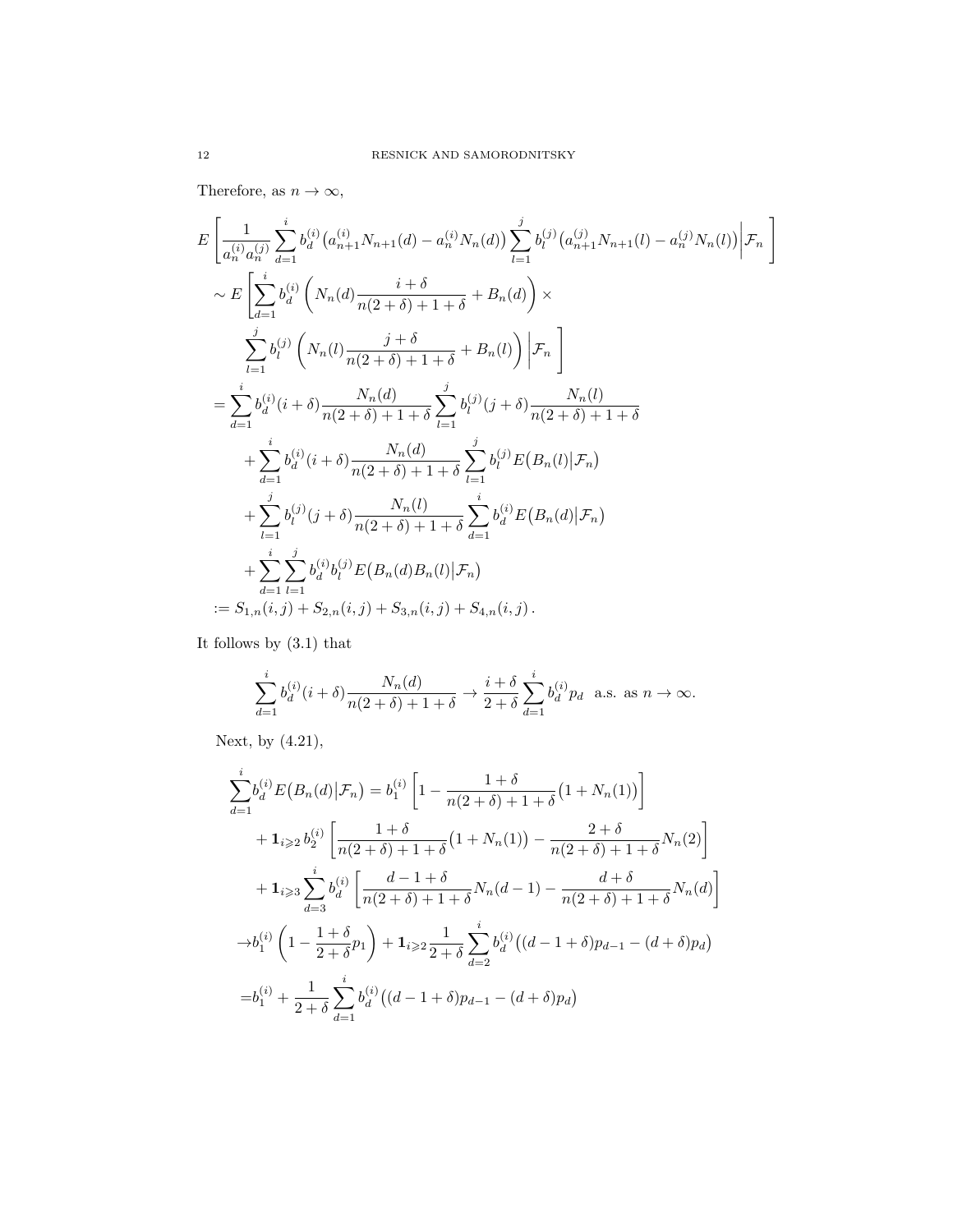$$
= \!b_1^{(i)}-\frac{i+\delta}{2+\delta}\sum_{d=1}^i b_d^{(i)} p_d
$$

a.s., where at the last step we used (4.20). We conclude that, with probability 1,

$$
S_{1,n}(i,j) \rightarrow \frac{(i+\delta)(j+\delta)}{(2+\delta)^2} \sum_{d=1}^i b_d^{(i)} p_d \sum_{l=1}^j b_l^{(j)} p_l ,
$$
  
\n
$$
S_{2,n}(i,j) \rightarrow \frac{i+\delta}{2+\delta} \sum_{d=1}^i b_d^{(i)} p_d \left( b_1^{(j)} - \frac{j+\delta}{2+\delta} \sum_{l=1}^j b_l^{(j)} p_l \right) ,
$$
  
\n
$$
S_{3,n}(i,j) \rightarrow \frac{j+\delta}{2+\delta} \sum_{l=1}^i j b_l^{(j)} p_l \left( b_1^{(i)} - \frac{i+\delta}{2+\delta} \sum_{d=1}^i b_d^{(i)} p_d \right) .
$$

Finally, we consider the term  $S_{4,n}(i, j)$ . Note that, by (4.21), we have the following cases.

(1) On  $A_n(0) \cup A_n(1)$ :

$$
E(B_n(d)B_n(l)|\mathcal{F}_n) = \mathbf{1}_{d=l=2}.
$$

(2) On  $A_n(m)$ ,  $m \geqslant 2$ ,

$$
E(B_n(d)B_n(l)|\mathcal{F}_n) = \begin{cases} 1 & \text{if } d, l \in \{1, m+1\} \text{ or } d = l = m, \\ -1 & \text{if } d = m, l \in \{1, m+1\} \text{ or } l = m, d \in \{1, m+1\}. \end{cases}
$$

Therefore, using the convention  $b_d^{(i)} = 0$  if  $d > i$ , we can write

$$
S_{4,n}(i,j) = b_2^{(i)} b_2^{(j)} \frac{1+\delta}{n(2+\delta)+1+\delta} (1+N_n^{(1)})
$$
  
+ 
$$
\sum_{m=2}^n (b_1^{(i)} - b_m^{(i)} + b_{m+1}^{(i)}) (b_1^{(j)} - b_m^{(j)} + b_{m+1}^{(j)}) \frac{m+\delta}{n(2+\delta)+1+\delta} N_n^{(m)}
$$
  
+ 
$$
\sum_{m=1}^\infty \frac{m+\delta}{2+\delta} (b_1^{(i)} - b_m^{(i)} + b_{m+1}^{(i)}) (b_1^{(j)} - b_m^{(j)} + b_{m+1}^{(j)}) p_m
$$

a.s. as  $n \to \infty$ . We conclude that, with probability 1,

$$
(4.22) \qquad E\left[\frac{1}{a_n^{(i)}a_n^{(j)}}\left(M_{n+1}^{(i)} - M_n^{(i)}\right)\left(M_{n+1}^{(j)} - M_n^{(j)}\right)\middle|\mathcal{F}_n\right] \to a(i,j)
$$
\n
$$
=:\sum_{m=1}^{\infty} \frac{m+\delta}{2+\delta} \left(b_1^{(i)} - b_m^{(i)} + b_{m+1}^{(i)}\right) \left(b_1^{(j)} - b_m^{(j)} + b_{m+1}^{(j)}\right) p_m
$$
\n
$$
-\left(b_1^{(i)} - \frac{i+\delta}{2+\delta} \sum_{d=1}^i b_d^{(i)} p_d\right) \left(b_1^{(j)} - \frac{j+\delta}{2+\delta} \sum_{l=1}^j b_l^{(j)} p_l\right).
$$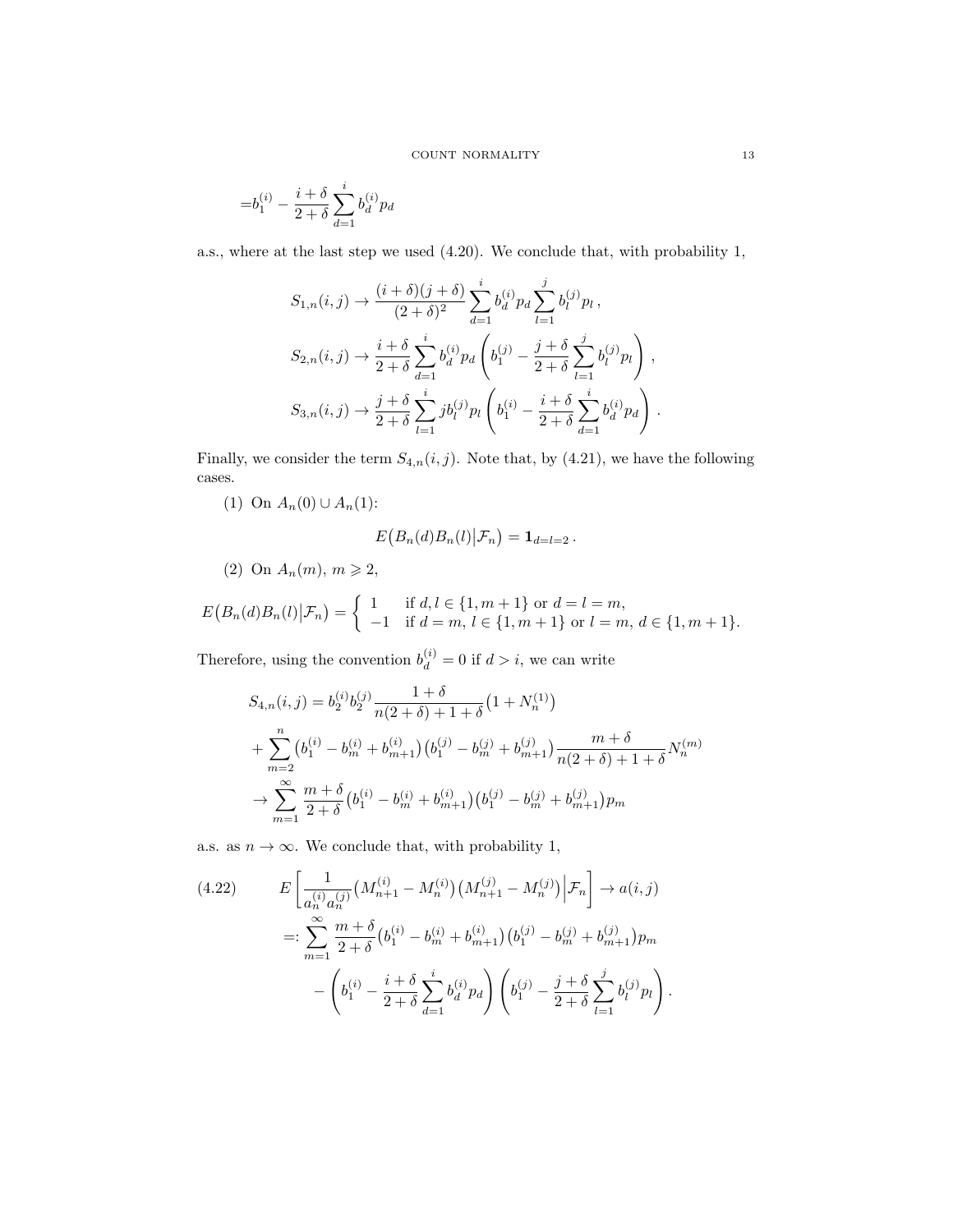Next we simplify the expression for  $a(i, j)$ , to make it clear that  $a(i, i) > 0$  for all  $i \geq 1$ . Note that, by (3.2) and (4.6), for each i,

$$
\sum_{d=1}^{i-1} b_d^{(i)} p_d = c(\delta)(-1)^i \Gamma(i+\delta) \sum_{d=1}^{i-1} (-1)^d \frac{1}{(i-d)! \Gamma(d+3+2\delta)}
$$
  
=  $c(\delta) \frac{(-1)^i \Gamma(i+\delta)}{i+2+2\delta} \sum_{d=1}^{i-1} (-1)^d \left[ \frac{1}{(i-d)! \Gamma(d+2+2\delta)} + \frac{1}{(i-d-1)! \Gamma(d+3+2\delta)} \right]$   
=  $c(\delta) \frac{(-1)^i \Gamma(i+\delta)}{i+2+2\delta} \left( -\frac{1}{(i-1)! \Gamma(3+2\delta)} + (-1)^{i-1} \frac{1}{\Gamma(i+2+2\delta)} \right)$ ,

where at the last step we used the telescoping property of the sum. Elementary algebra now gives us for  $i \geq 1$ ,

(4.23) 
$$
b_1^{(i)} - \frac{i+\delta}{2+\delta} \sum_{d=1}^i b_d^{(i)} p_d = \frac{2+\delta}{\Gamma(1+\delta)} \frac{(-1)^{i-1} \Gamma(i+\delta)}{(i-1)! \Gamma(i+2+2\delta)}.
$$

Similarly, for  $i \geqslant 1$ , using a telescopic property,

$$
\sum_{m=i+1}^{\infty} \frac{m+\delta}{2+\delta} (b_1^{(i)} - b_m^{(i)} + b_{m+1}^{(i)})^2 p_m = (b_1^{(i)})^2 \frac{c(\delta)}{2+\delta} \sum_{m=i+1}^{\infty} \frac{\Gamma(m+1+\delta)}{\Gamma(m+3+2\delta)}
$$
  
=  $(b_1^{(i)})^2 \frac{c(\delta)}{2+\delta} \sum_{m=i+1}^{\infty} \frac{1}{1+\delta} \left[ \frac{\Gamma(m+1+\delta)}{\Gamma(m+2+2\delta)} - \frac{\Gamma(m+2+\delta)}{\Gamma(m+3+2\delta)} \right]$   
=  $(b_1^{(i)})^2 \frac{c(\delta)}{(1+\delta)(2+\delta)} \frac{\Gamma(i+2+\delta)}{\Gamma(i+3+2\delta)}$   
=  $\frac{\Gamma(3+2\delta)}{\Gamma(2+\delta)(\Gamma(1+\delta))^2} \frac{\Gamma(i+2+\delta)(\Gamma(i+\delta))^2}{\Gamma(i+3+2\delta)((i-1)!)^2}.$ 

Therefore, by (4.23),

$$
\begin{split} &a(i,i) > \sum_{m=i+1}^{\infty} \frac{m+\delta}{2+\delta} \big(b_1^{(i)}-b_m^{(i)}+b_{m+1}^{(i)}\big)^2 p_m - \Bigg(b_1^{(i)}-\frac{i+\delta}{2+\delta}\sum_{d=1}^i b_d^{(i)} p_d\Bigg)^2\\ &=\left(\frac{2+\delta}{\Gamma(1+\delta)}\frac{\Gamma(i+\delta)}{(i-1)!\,(i+2+2\delta)}\right)^2 \left[\frac{\Gamma(3+2\delta)}{(2+\delta)\Gamma(3+\delta)}\frac{(i+2+2\delta)\Gamma(i+2+\delta)}{\Gamma(i+2+2\delta)}-1\right]. \end{split}
$$

Note that the expression inside the bracket is greater than

$$
\frac{\Gamma(3+2\delta)}{(2+\delta)\Gamma(3+\delta)}\frac{\Gamma(i+2+\delta)}{\Gamma(i+1+2\delta)}-1\,,
$$

and, since for  $0 < b < a$ , the ratio  $\Gamma(x + a)/\Gamma(x + b)$  is increasing in  $x \ge 0$ , the above difference is, for  $i \geq 2$ , at least

$$
\frac{\Gamma(3+2\delta)}{(2+\delta)\Gamma(3+\delta)}\frac{\Gamma(2+2+\delta)}{\Gamma(2+1+2\delta)}-1=\frac{3+\delta}{2+\delta}-1>0\,.
$$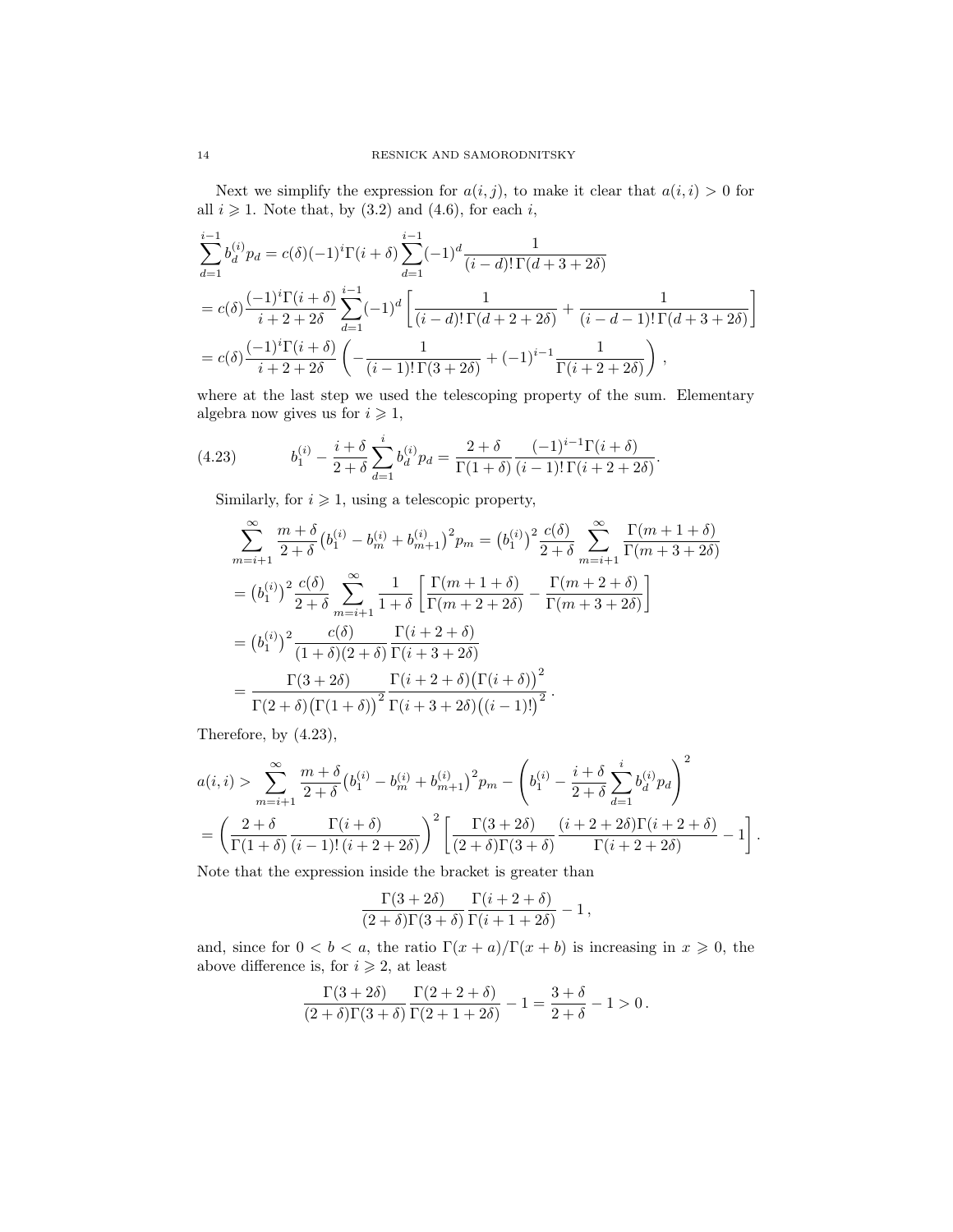This shows that  $a(i, i) > 0$  for all  $i \geq 2$ . The fact that the same is true for  $i = 1$ can be seen directly from (4.22) (and was also shown in Section 3).

We know from (4.22) that

$$
nG_{n,n}(i,j) \to a(i,j), \qquad (n \to \infty),
$$

and from the definition (4.17) we have

$$
G_{n,m} = \frac{a_m^{(i)} a_m^{(j)}}{n a_n^{(i)} a_n^{(i)}} m G_{m,m}(i,j).
$$

and from the regular variation property after (4.5), the function

$$
u(m):=a_m^{(i)}a_m^{(i)}mG_{m,m}(i,j)
$$

is regularly varying with index  $(i + j + 2\delta)/(2 + \delta)$ . Therefore, from Karamata's theorem on integration of regularly varying functions

$$
V_n(i,j) = \sum_{m=k+1}^n G_{n,m}(i,j) = \frac{\sum_{m=k}^n u(m)}{na_n^{(i)} a_n^{(j)}}
$$

$$
\sim \frac{nu(n)}{\left(\frac{i+j+2\delta}{2+\delta} + 1\right)na_n^{(i)} a_n^{(i)}} \sim a(i,j) \frac{2+\delta}{i+j+3\delta+2}
$$

for  $i, j = 1, \ldots, k$ , where  $a(i, j)$  is defined in (4.22). This verifies the first condition the martingale central limit theorem of Proposition 2.2 (with each  $A_n$  being a  $k \times k$ identity matrix.) The second condition of the theorem holds as well, since by (4.9), the differences are bounded,

$$
|(N_n(j) - \nu_n(j)) - (N_{n-1}(j) - \nu_{n-1}(j))| \le 2
$$
 for all j,

hence, as in the one-dimensional case of Section 3, for all  $n$  large enough, the events  $\{X_{n,m,j} > \epsilon\}$  are empty for all  $m \leq n$  and all j. We conclude that

(4.24) 
$$
\left(\frac{1}{n^{1/2}}\sum_{j=1}^{k}b_j^{(k)}(N_n(j)-\nu_n(j)),\,k\geqslant 1\right)\Rightarrow (Y_k,\,k=1,2\ldots)
$$

in  $\mathbb{R}^{\mathbb{N}}$ , where  $(Y_k, k = 1, 2...)$  is a centered Gaussian process with covariance function  $R_Y$  given by

(4.25) 
$$
R_Y(i,j) = \frac{2+\delta}{i+j+2+3\delta} a(i,j), \ i,j \geq 1.
$$

We use this covariance function to define the  $k \times k$  matrix

$$
R_{Y,k} = (R_Y(i,j), 1 \leq i, j \leq k).
$$

For a fixed  $k = 1, 2...$  the convergence in (4.24) means that

$$
C_k \left( \frac{N_n(j) - \nu_n(j)}{n^{1/2}}, j = 1, ..., k \right)^T \Rightarrow (Y_j, j = 1, ..., k),
$$

,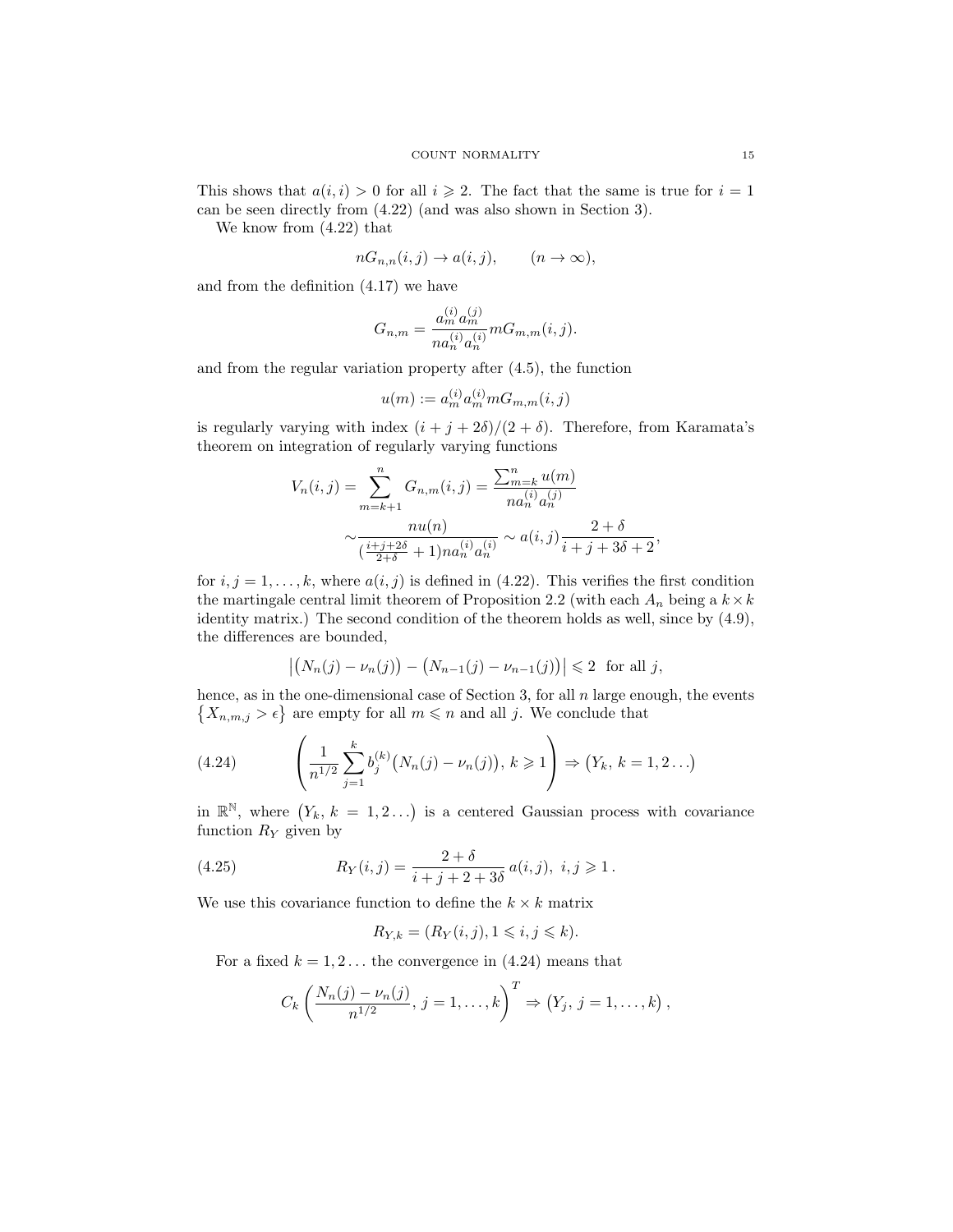where  $C_k$  is a  $k \times k$  matrix with the entries

$$
c_{i,j} = \begin{cases} b_j^{(i)} & j \leq i \\ 0 & j > i \end{cases}.
$$

Using the easily checkable identity, valid for any real  $r$ ,

(4.26) 
$$
\sum_{m=j}^{i} r^{m-j} b_m^{(i)} b_j^{(m)} = b_j^{(i)} (1+r)^{i-j}, \ 1 \le j \le i,
$$

we can check that the inverse of  $C_k$ ,  $D_k = C_k^{-1}$ , has the entries

(4.27) 
$$
d_{i,j} = \begin{cases} (-1)^{i-j}b_j^{(i)} & j \leq i \\ 0 & j > i. \end{cases}
$$

We conclude that

$$
\left(\frac{N_n(j)-\nu_n(j)}{n^{1/2}},\,j=1,\ldots,k\right)\Rightarrow D_k(Y_j,\,j=1,\ldots,k)^T,
$$

and the covariance matrix of the limiting Gaussian vector is given by

$$
\Sigma_k = D_k R_{Y,k} D_k^T,
$$

where  $R_{Y,k}$  is the  $k \times k$  matrix given after (4.25).

In order to facilitate the calculation of the entries of the matrix  $\Sigma_k$ , we write the matrix  $R_{Y,k}$  in the form

$$
R_{Y,k} = \sum_{m=0}^{\infty} h_m \int_0^{\infty} (2+\delta) e^{-(2+3\delta)x} R_{m,x} \, dx \,,
$$

where

$$
h_m = \begin{cases} -1 & m = 0, \\ \frac{m+ \delta}{2+\delta} p_m & m = 1, 2, \dots, \end{cases}
$$

and the matrix  $R_{m,x}$  is a  $k \times k$  matrix of the form

$$
R_{m,x} = \boldsymbol{C}_{m,x}^T \boldsymbol{C}_{m,x} \,.
$$

Here  $C_{m,x}$  is a vector with the entries

$$
C_{m,x}(i) = \begin{cases} \left( b_1^{(i)} - \frac{i+\delta}{2+\delta} \sum_{d=1}^i b_d^{(i)} p_d \right) e^{-ix}, i \geq 1 & m = 0 \\ \left( b_1^{(i)} - b_m^{(i)} + b_{m+1}^{(i)} \right) e^{-ix}, i \geq 1 & m \geq 1. \end{cases}
$$

Therefore,

$$
\Sigma_k = \sum_{m=0}^{\infty} h_m \int_0^{\infty} (2+\delta) e^{-(2+3\delta)x} D_k \mathbf{C}_{m,x}^T \mathbf{C}_{m,x} D_k^T dx.
$$

Note that by (4.27) and (4.26), for any  $m \ge 1$  and  $i = 1, 2, ...,$ 

$$
(D_k C_{m,x}^T)(i) = \sum_{j=1}^i (-1)^{i-j} b_j^{(i)} (b_1^{(j)} - b_m^{(j)} + b_{m+1}^{(j)}) e^{-jx}
$$
  
=  $e^{-x} b_1^{(i)} (-1 + e^{-x})^{i-1} - e^{-mx} b_m^{(i)} (-1 + e^{-x})^{i-m} + e^{-(m+1)x} b_{m+1}^{(i)} (-1 + e^{-x})^{i-m-1}$ .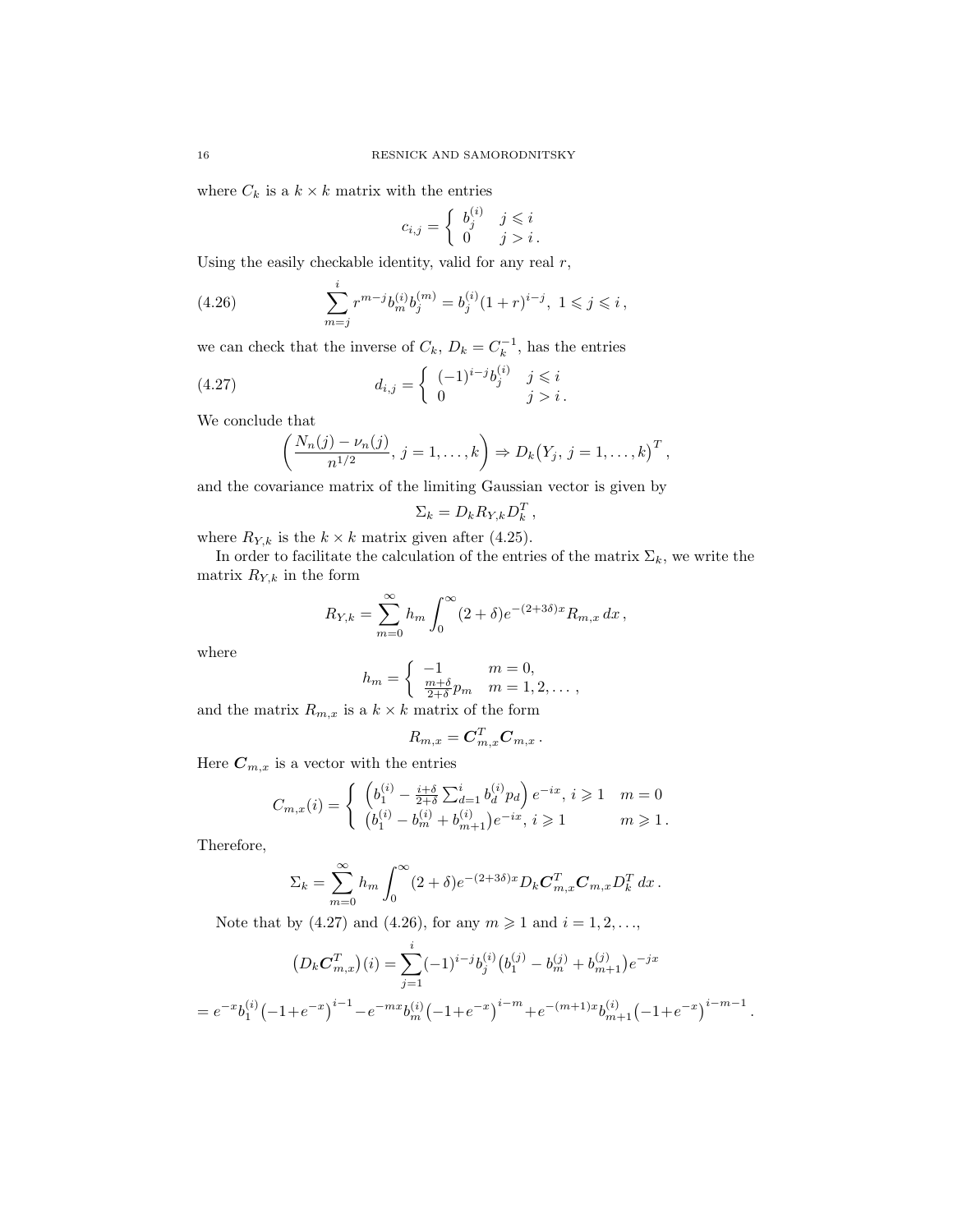Therefore, for  $m\geqslant 1$  and  $i,j=1,2,\ldots,$ 

$$
(D_k C_{m,x}^T)(i) (D_k C_{m,x}^T)(j) = b_1^{(i)} b_1^{(j)} e^{-2x} (-1 + e^{-x})^{i+j-2}
$$
  
\n
$$
- (b_1^{(i)} b_m^{(j)} + b_m^{(i)} b_1^{(j)}) e^{-(m+1)x} (-1 + e^{-x})^{i+j-m-1}
$$
  
\n
$$
+ (b_1^{(i)} b_{m+1}^{(j)} + b_{m+1}^{(i)} b_1^{(j)}) e^{-(m+2)x} (-1 + e^{-x})^{i+j-m-2}
$$
  
\n
$$
+ b_m^{(i)} b_m^{(j)} e^{-2mx} (-1 + e^{-x})^{i+j-2m}
$$
  
\n
$$
- (b_m^{(i)} b_{m+1}^{(j)} + b_{m+1}^{(i)} b_m^{(j)}) e^{-(2m+1)x} (-1 + e^{-x})^{i+j-2m-1}
$$
  
\n
$$
+ b_{m+1}^{(i)} b_m^{(j)} (-2m+2)x (-1 + e^{-x})^{i+j-2m-2}
$$
  
\n
$$
:= \sum_{l=1}^6 \theta_{m,x}^{(l)}(i,j).
$$

We have:

$$
\int_0^\infty (2+\delta)e^{-(2+3\delta)x}\theta_{m,x}^{(1)}(i,j) dx
$$
  
=  $(-1)^{i+j}(2+\delta)b_1^{(i)}b_1^{(j)}\int_0^\infty e^{-(4+3\delta)x}(1-e^{-x})^{i+j-2} dx$   
=  $(-1)^{i+j}(2+\delta)b_1^{(i)}b_1^{(j)}B(4+3\delta,i+j-1)$   
=  $(-1)^{i+j}(2+\delta)b_1^{(i)}b_1^{(j)}\frac{\Gamma(4+3\delta)(i+j-2)!}{\Gamma(i+j+3+3\delta)}.$ 

Similarly,

$$
\int_{0}^{\infty} (2+\delta)e^{-(2+3\delta)x} \theta_{m,x}^{(2)}(i,j) dx
$$
\n
$$
= (-1)^{i+j-m} (2+\delta) \left( b_{1}^{(i)} b_{m}^{(j)} + b_{m}^{(i)} b_{1}^{(j)} \right) \frac{\Gamma(m+3+3\delta)(i+j-m-1)!}{\Gamma(i+j+3+3\delta)},
$$
\n
$$
\int_{0}^{\infty} (2+\delta)e^{-(2+3\delta)x} \theta_{m,x}^{(3)}(i,j) dx
$$
\n
$$
= (-1)^{i+j-m} (2+\delta) \left( b_{1}^{(i)} b_{m+1}^{(j)} + b_{m+1}^{(i)} b_{1}^{(j)} \right) \frac{\Gamma(m+4+3\delta)(i+j-m-2)!}{\Gamma(i+j+3+3\delta)},
$$
\n
$$
\int_{0}^{\infty} (2+\delta)e^{-(2+3\delta)x} \theta_{m,x}^{(4)}(i,j) dx
$$
\n
$$
= (-1)^{i+j} (2+\delta) b_{m}^{(i)} b_{m}^{(j)} \frac{\Gamma(2m+2+3\delta)(i+j-2m)!}{\Gamma(i+j+3+3\delta)},
$$
\n
$$
\int_{0}^{\infty} (2+\delta)e^{-(2+3\delta)x} \theta_{m,x}^{(5)}(i,j) dx
$$
\n
$$
= (-1)^{i+j} (2+\delta) \left( b_{m}^{(i)} b_{m+1}^{(j)} + b_{m+1}^{(i)} b_{m}^{(j)} \right) \frac{\Gamma(2m+3+3\delta)(i+j-2m-1)!}{\Gamma(i+j+3+3\delta)},
$$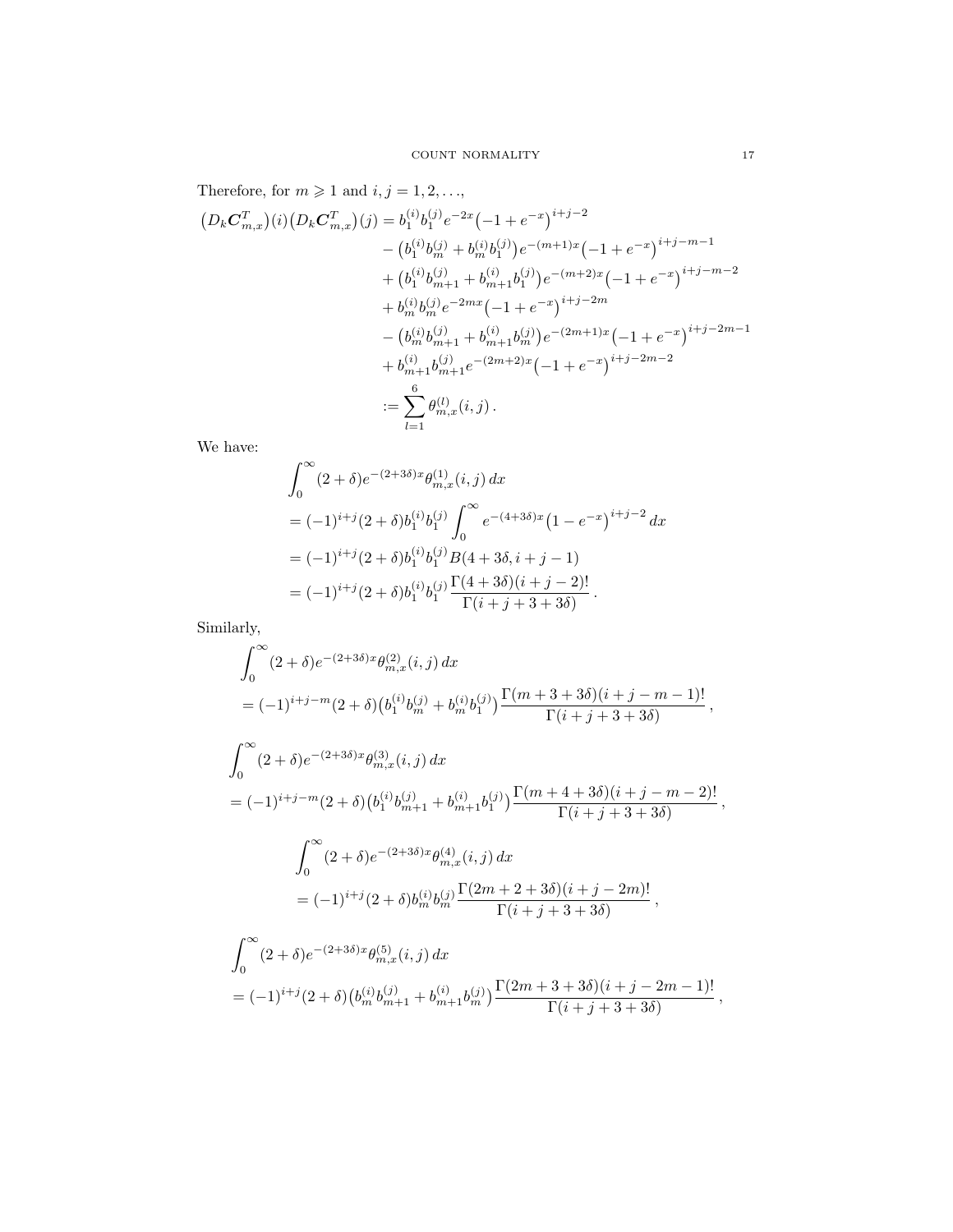$$
\begin{split} & \int_0^\infty (2+\delta) e^{-(2+3\delta)x} \theta_{m,x}^{(6)}(i,j) \, dx \\ & = (-1)^{i+j} (2+\delta) b_{m+1}^{(i)} b_{m+1}^{(j)} \frac{\Gamma(2m+4+3\delta)(i+j-2m-2)!}{\Gamma(i+j+3+3\delta)} \,. \end{split}
$$

Similarly, by (4.27) and (4.23), for  $i \geq 1$ ,

$$
(D_k C_{0,x}^T)(i) = \frac{(2+\delta)\Gamma(i+\delta)}{\Gamma(1+\delta)} \sum_{l=1}^i (-1)^{l-1} e^{-lx} \frac{1}{(i-l)!(l-1)!\Gamma(l+2+2\delta)}.
$$

Therefore, for  $i,j\geqslant 1,$ 

$$
\int_0^\infty (2+\delta)e^{-(2+3\delta)x} \left(D_k \mathbf{C}_{0,x}^T\right)(i) \left(\mathbf{C}_{0,x} D_k^T\right)(j) dx
$$

$$
= \frac{(2+\delta)^2 \Gamma(i+\delta) \Gamma(j+\delta)}{\left(\Gamma(1+\delta)\right)^2}
$$

$$
\sum_{l_1=1}^i \sum_{l_2=1}^j \frac{(-1)^{l_1+l_2} (l_1+l_2+2+3\delta)^{-1}}{(i-l_1)!(l_1-1)! \Gamma(l_1+2+2\delta)(j-l_2)!(l_2-1)! \Gamma(l_2+2+2\delta)}.
$$

We conclude that the covariance function of the limiting Gaussian process  $(Z_k, k =$  $1, 2 \ldots$ ) in  $(4.1)$  is given by

$$
R_Z(i,j) = \frac{(-1)^{i+j}}{\Gamma(i+j+3+3\delta)}
$$
\n
$$
(4.28) \sum_{m=1}^{\infty} (m+\delta)p_m \left[b_1^{(i)} b_1^{(j)} \Gamma(4+3\delta)(i+j-2)!\right]
$$
\n
$$
+ (-1)^m \left(b_1^{(i)} b_m^{(j)} + b_m^{(i)} b_1^{(j)}\right) \Gamma(m+3+3\delta)(i+j-m-1)!\right.
$$
\n
$$
+ (-1)^m \left(b_1^{(i)} b_{m+1}^{(j)} + b_{m+1}^{(i)} b_1^{(j)}\right) \Gamma(m+4+3\delta)(i+j-m-2)!\right.
$$
\n
$$
+ b_m^{(i)} b_m^{(j)} \Gamma(2m+2+3\delta)(i+j-2m)!\right.
$$
\n
$$
+ \left(b_m^{(i)} b_{m+1}^{(j)} + b_{m+1}^{(i)} b_m^{(j)}\right) \Gamma(2m+3+3\delta)(i+j-2m-1)!\right.
$$
\n
$$
+ b_{m+1}^{(i)} b_{m+1}^{(j)} \Gamma(2m+4+3\delta)(i+j-2m-2)!\right]
$$
\n
$$
- \frac{(2+\delta)^2 \Gamma(i+\delta) \Gamma(j+\delta)}{\Gamma(1+\delta)^2}
$$
\n
$$
\sum_{l_1=1}^i \sum_{l_2=1}^j \frac{(-1)^{l_1+l_2} (l_1+l_2+2+3\delta)^{-1}}{(l_1-l_1)!(l_1-1)!\Gamma(l_1+2+2\delta)(j-l_2)!(l_2-1)!\Gamma(l_2+2+2\delta)}.
$$

Once again, it is possible to show that  $R_Z(i, i) > 0$  for all  $i \geq 1$ . We omit the argument.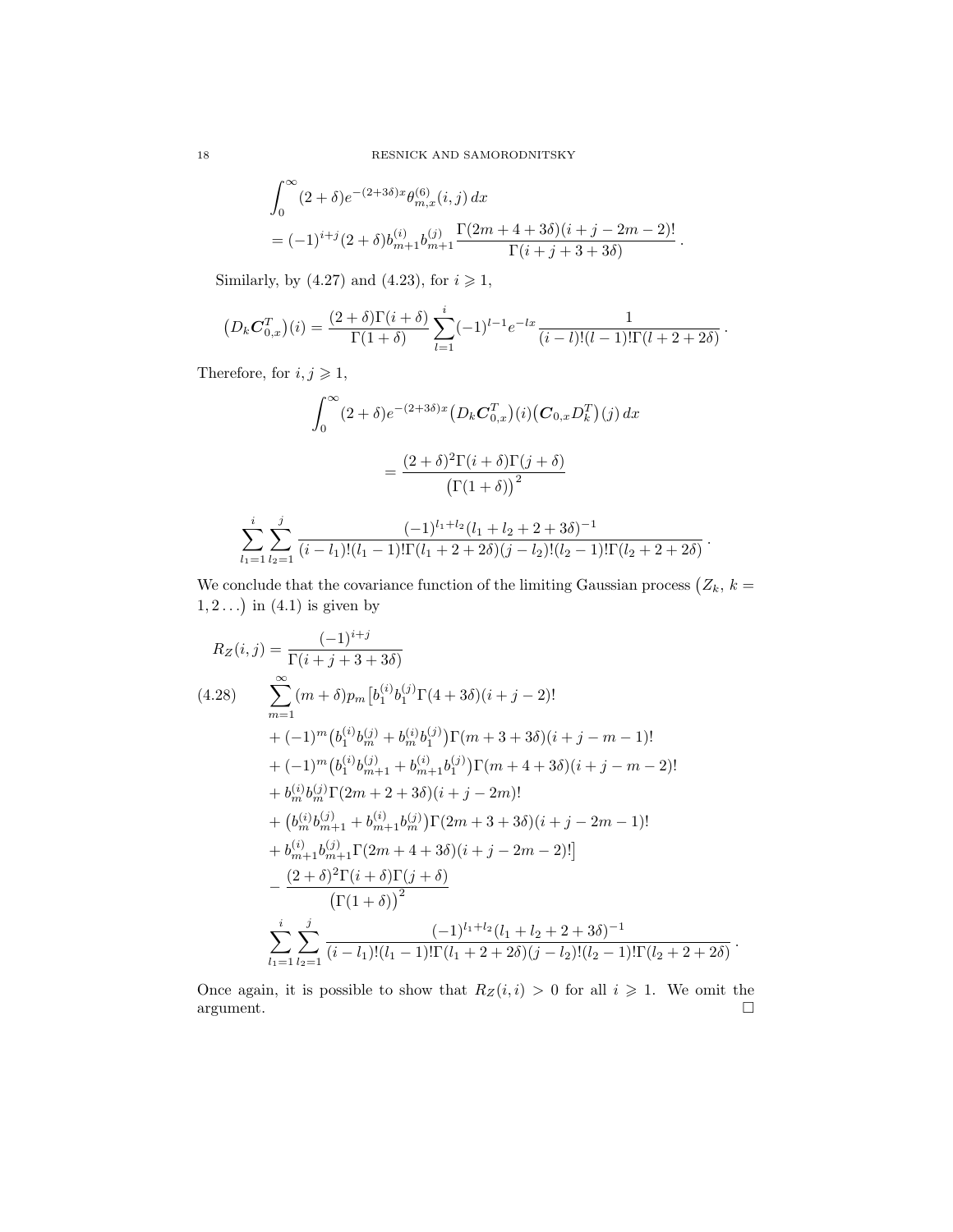#### COUNT NORMALITY 19

#### 5. Concluding remarks

The model considered here is relatively simple and the calculations are relatively complex and it remains to be seen which more realistic models allow us to successfully conclude asymptotic normality of degree counts. We are particularly anxious to extend our methods to directed graphs where each node is indexed by (at least) two characteristics such as in and out degree. Some investigations are currently underway for the directed preferential attachment model considered in [3, 7, 9, 10]. We also have a program evaluating various inferential methods for estimating model parameters which requires asymptotic normality results such as presented here.

## **REFERENCES**

- [1] P. Billingsley. Convergence of Probability Measures. John Wiley & Sons Inc., New York, 1968.
- [2] N. H. Bingham, C. M. Goldie, and J. L. Teugels. Regular Variation, volume 27 of Encyclopedia of Mathematics and its Applications. Cambridge University Press, Cambridge, 1989. ISBN 0-521-37943-1.
- [3] B. Bollobás, C. Borgs, J. Chayes, and O. Riordan. Directed scale-free graphs. In Proceedings of the Fourteenth Annual ACM-SIAM Symposium on Discrete Algorithms (Baltimore, 2003), pages 132–139, New York, 2003. ACM.
- [4] R. Durrett. Probability: Theory and Examples. Cambridge Series in Statistical and Probabilistic Mathematics. Cambridge University Press, Cambridge, fourth edition, 2010. ISBN 978-0-521-76539- 8. doi: 10.1017/CBO9780511779398. URL http://dx.doi.org/10.1017/ CBO9780511779398.
- [5] R.T. Durrett. Random Graph Dynamics. Cambridge Series in Statistical and Probabilistic Mathematics. Cambridge University Press, Cambridge, 2010. ISBN 978-0-521-15016-3.
- [6] P. Hall and C. C. Heyde. Martingale Limit Theory and its Application. Academic Press Inc. [Harcourt Brace Jovanovich Publishers], New York, 1980. ISBN 0-12-319350-8. Probability and Mathematical Statistics.
- [7] P.L. Krapivsky and S. Redner. Organization of growing random networks. Physical Review E, 63(6):066123:1–14, 2001.
- [8] S.I. Resnick. Heavy Tail Phenomena: Probabilistic and Statistical Modeling. Springer Series in Operations Research and Financial Engineering. Springer-Verlag, New York, 2007. ISBN: 0-387-24272-4.
- [9] S.I. Resnick and G. Samorodnitsky. Tauberian Theory for Multivariate Regularly Varying Distributions with Application to Preferential Attachment Networks. Extremes, 2015. doi: 10.1007/s10687-015-0216-2. URL {http: //adsabs.harvard.edu/abs/2014arXiv1406.6395R}.
- [10] G. Samorodnitsky, S. Resnick, D. Towsley, R. Davis, A. Willis, and P. Wan. Nonstandard regular variation of in-degree and out-degree in the preferential attachment model. Journal of Applied Probability, 53(1), March 2016. http: //arxiv.org/pdf/1405.4882.pdf.